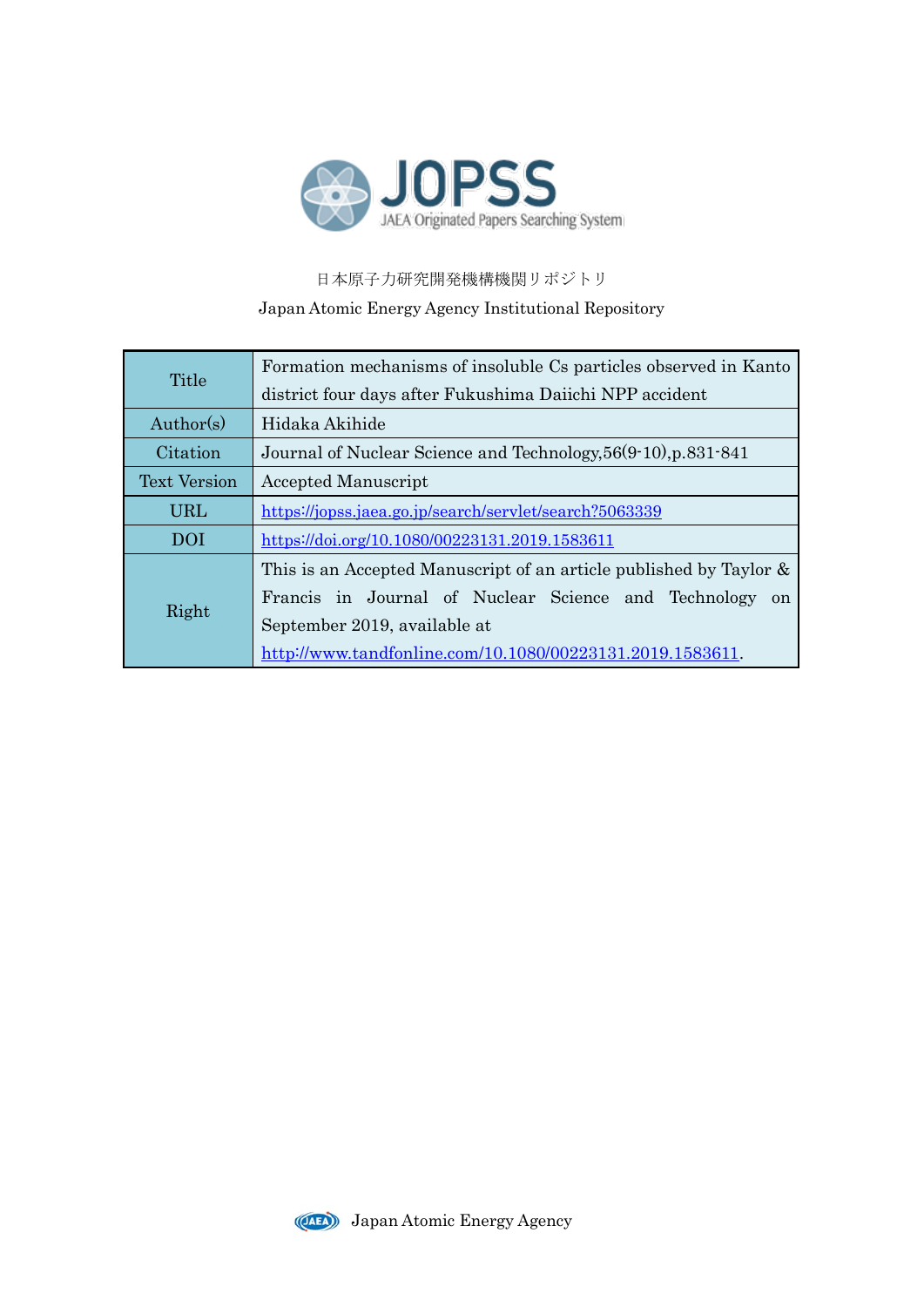# **Formation Mechanisms of Insoluble Cs Particles Observed in Kanto District Four Days after Fukushima Daiichi NPP Accident**

Akihide HIDAKA†1,†2

*<sup>1</sup>Nuclear Human Resource Development Center, Japan Atomic Energy Agency, 2-4 Shirakata, Tokai-mura, Naka-gun, Ibaraki 319-1195, Japan <sup>2</sup>Department of Nuclear Engineering, Khalifa University, 127788, Abu Dhabi, UAE (Received )*

Insoluble Cs particles (so called Type A) were first observed in Tsukuba- city on the morning of March 15, 2011. The particles were considered to have been formed in the reactor pressure vessel of Unit 2 by evaporation/condensation based on the measured  $^{134}Cs^{137}Cs$  ratio and the accident progression of each Unit. However, the particles were covered by almost pure silicate glass and showed a trace of quenching. This can be explained by other mechanisms, that is, the particles were formed by the melting of glass fibers of the high efficiency particulate air filter in the Standby Gas Treatment System owing to the fire due to hydrogen detonation in Unit 3 at 11:01 on March 14 and atomization due to the explosion, followed by quenching of the molten materials. Although the particles formed in this way were mostly dispersed to the sea by wind at that time, some of them were deposited on the lower elevation of the reactor building of Unit 3, and they could have been re-suspended and released into the environment, by the flow owing to the generation of a large amount of steam as result of a restart of core

 $\overline{a}$ 

<sup>&</sup>lt;sup>†1</sup>Corresponding author, E-mail[: hidaka.akihide@jaea.go.jp](mailto:hidaka.akihide@jaea.go.jp)

Present address: 2-4 Shirakata, Tokai-mura, Naka-gun, Ibaraki 319-1195, Japan †2Corresponding author, E-mail[: akihide.hidaka@ku.ac.ae](mailto:akihide.hidaka@ku.ac.ae)

Present address: PO Box 127788, Abu Dhabi, UAE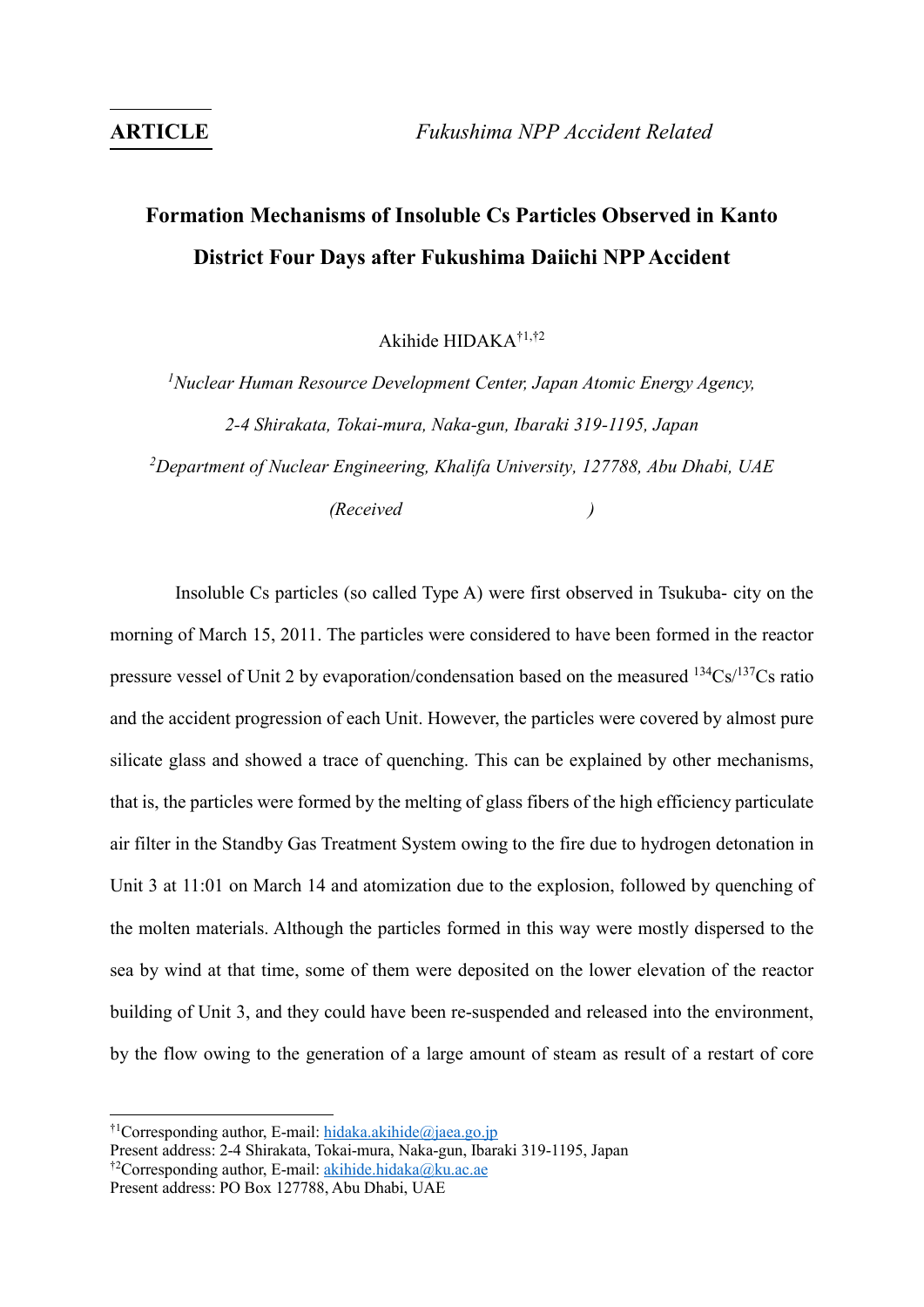cooling water injection at 02:30 on March 15.

*Keywords: Fukushima Daiichi NPP Accident, Source terms, Insoluble Cs particles, Hydrogen explosion at Unit 3, Detonation, Atomization, Resuspension, HEPA filter*

### **1. Introduction**

Cesium (Cs) released into the environment during severe accidents (SA) has been considered to have a soluble form based on the past experiences of various nuclear power plants (NPP) accidents and knowledge gained from SA studies [1]. However, the environmental measurements recorded after the Fukushima Daiichi NPP accident (called the Fukushima accident hereinafter) revealed that a part of the Cs released during the accident was in the form of insoluble Cs particles covered by silicate glass [2].

The insoluble Cs particles can be classified as Type A, commonly called "Cs ball" with spherical shape and small diameter  $(2 - 10 \mu m)$ , and Type B with distorted shape and large diameter (70 - 400 µm). The major characteristics of Types A and B particles<sup>[3]</sup> are summarized in **Table 1**. Analyses of the  $134Cs/137Cs$  ratio so far  $[4]$  have showed that Type A particles originated from Unit 2 or 3, and Type B particles originated from Unit 1. The Type A particles were found in Kanto district, including Tsukuba- city, Tokyo, and the region northwest of the Fukushima Daiichi Nuclear Power Plants (hereafter called as FDNPP), while the Type B particles were found only on north side near Unit 1. Location of Tsukuba- city, Tokyo, Tokai, and FDNPP on the Japanese map is shown in **Fig. 1**. The detailed measurements in Tsukubacity and Tokyo showed that approximately 30% [6] and 90% [7] of the measured Cs being Type A particles, respectively.

A previous study [8] focused on the detailed analyses of the constituents of these particles and inferred their formation mechanisms based on the results. The previous study proposed that the Type A particles were formed by evaporation/condensation in the Reactor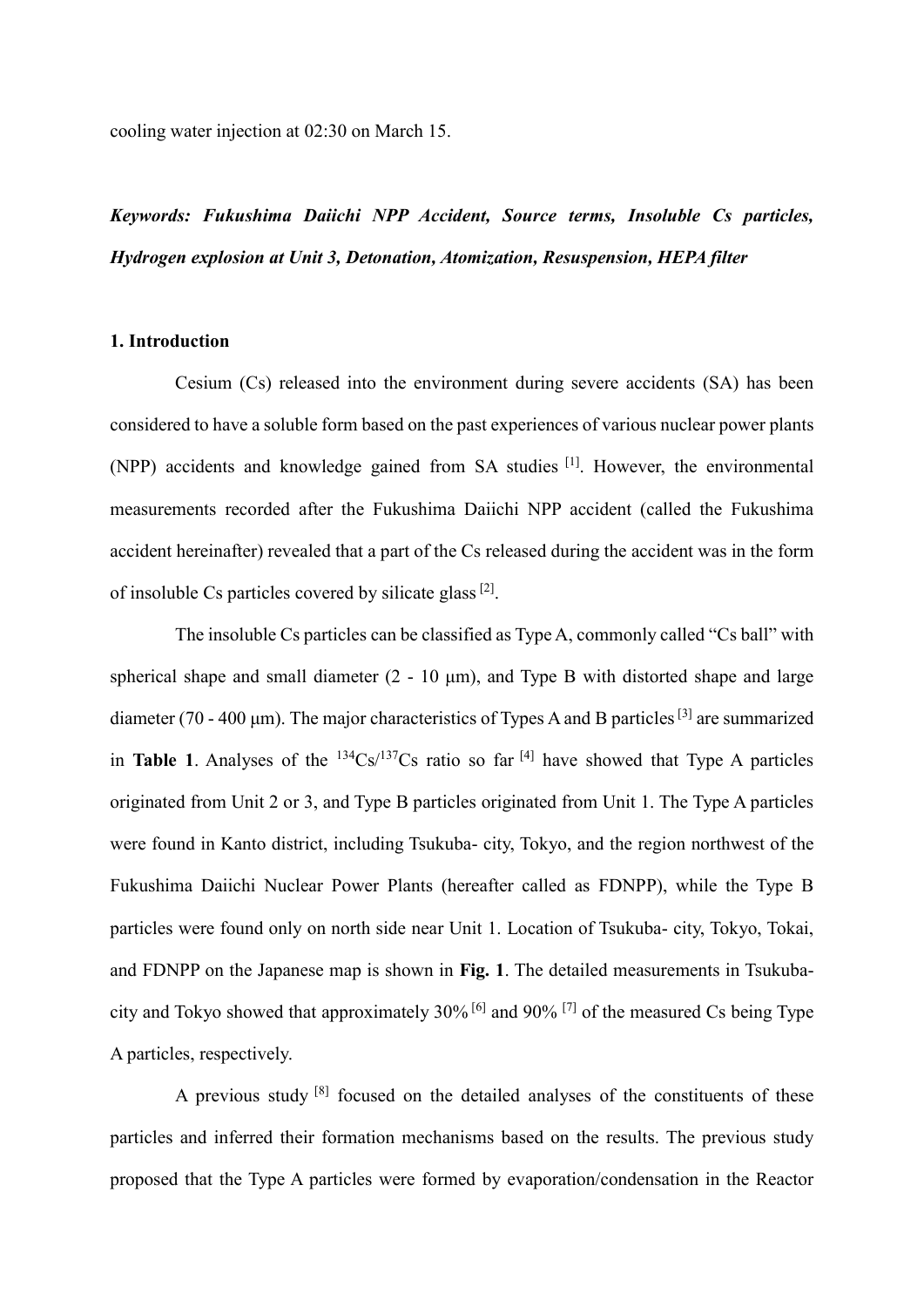Pressure Vessel (RPV) of Unit 2, quenching by water from the Suppression Pool (S/P), and subsequent leakage from the top flange of the containment vessel, and release into the environment at midnight on March  $14^{5}$ . By contrast, the Type B particles were considered to have been formed during the hydrogen explosion in Unit 1 at 15:36 on March 12.

The process of formation of Type B particles is considered appropriate considering the phenomena that could occur during the hydrogen explosion and the physical properties of Type B particles. By contrast, for the Type A particles, it is difficult to explain the coverage of almost pure silicate glass owing to the evaporation/condensation process in the RPV because various types of core structures were evaporated and airborne in the RPV during SA, suggesting that the particles formed could be covered by multiple components, including the silicate glass. In addition, it is almost impossible to explain the reemission of particles into the gaseous phase after they were quenched by water from the S/P.

Because the particles covered by silicate glass could not be dissolved into water, they remained in the environment for a longer term in contrast to the soluble ones. When people breathe in these particles, the particles may remain in the human body for a longer term, but the influence of this phenomenon has not been understood completely yet.

By contrast, FDNPP decommissioning is making progress day by day. Because the possibility that some of the Type A particles remain somewhere in the FDNPP cannot be denied, it has become necessary to clarify their formation mechanisms to reduce radiation exposure of the workers to the extent possible during decommissioning work.

Therefore, in the present study, the formation mechanisms are reexamined from wider viewpoints, such as thermal hydraulics in the reactor building (R/B), environmental monitoring data at Tokai, which is on the way from FDNPP to Tsukuba- city, dose rate measurement at R/B after the accident: knowledge of fission products (FP) aerosol behavior during SA considering slightly bold hypotheses based on the author's experiences with SA studies<sup>[9]</sup>.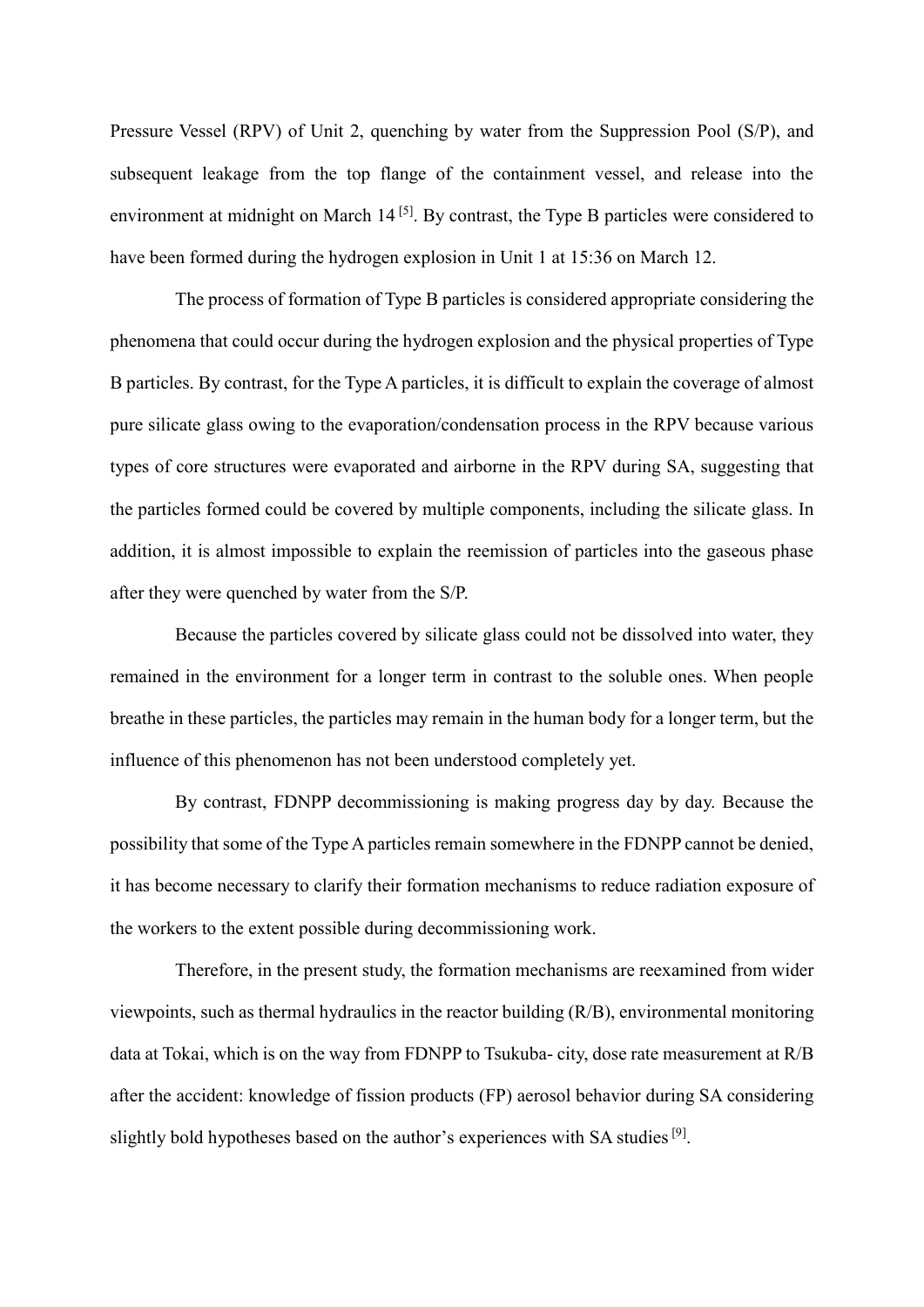#### **2. Review of previous studies on the Type A particles**

Japan Meteorological Agency, Meteorological Research Institute, which is located in Tsukuba- city in Kanto district, first observed that relatively large amounts of Type A particles were trapped by the dust filters used for environmental measurement between 21:10 on March 14 and 09:10 on March 15<sup>[2]</sup>. Thereafter, many studies on Type A particles were conducted, and the following knowledge was obtained.

- (1) The release timing of Type A particles reversely from the FDNPP, as estimated using wind direction and wind speed on March 14 and 15, was between 17:00 on March 14 and 02:00 on March 15 [2] .
- (2) The Type A particles were covered with almost pure silicate glass. The specific radioactivity of the Type A particles was higher by about two orders of magnitude than that of the Type B particles<sup>[3]</sup>.
- (3) Less than 0.5 wt. % of uranium  $[10]$  was included in the Type A particles.
- (4) The Type A particles had an amorphous structure, and a quenched trace was observed  $^{[8]}$ .
- (5) The Type A particles include an inorganic zinc coating ingredient  $[8]$  that was originally painted inside of the S/P wall.
- (6) Particles almost identical to the Type A particles found in Tsukuba- city, were observed at the northwest region of the FDNPP as well, which is considered a contaminated area owing to Cs release from Unit  $2^{[11]}$ .

## **3. Inference of Formation Mechanisms**

#### **3.1 Formation of particles by evaporation/condensation or atomization**

Representative formation mechanisms of radionuclide particles (aerosols) during SA of NPPs are evaporation/condensation or atomization of liquid [12].

In the evaporation/condensation process, particles are formed by nucleation under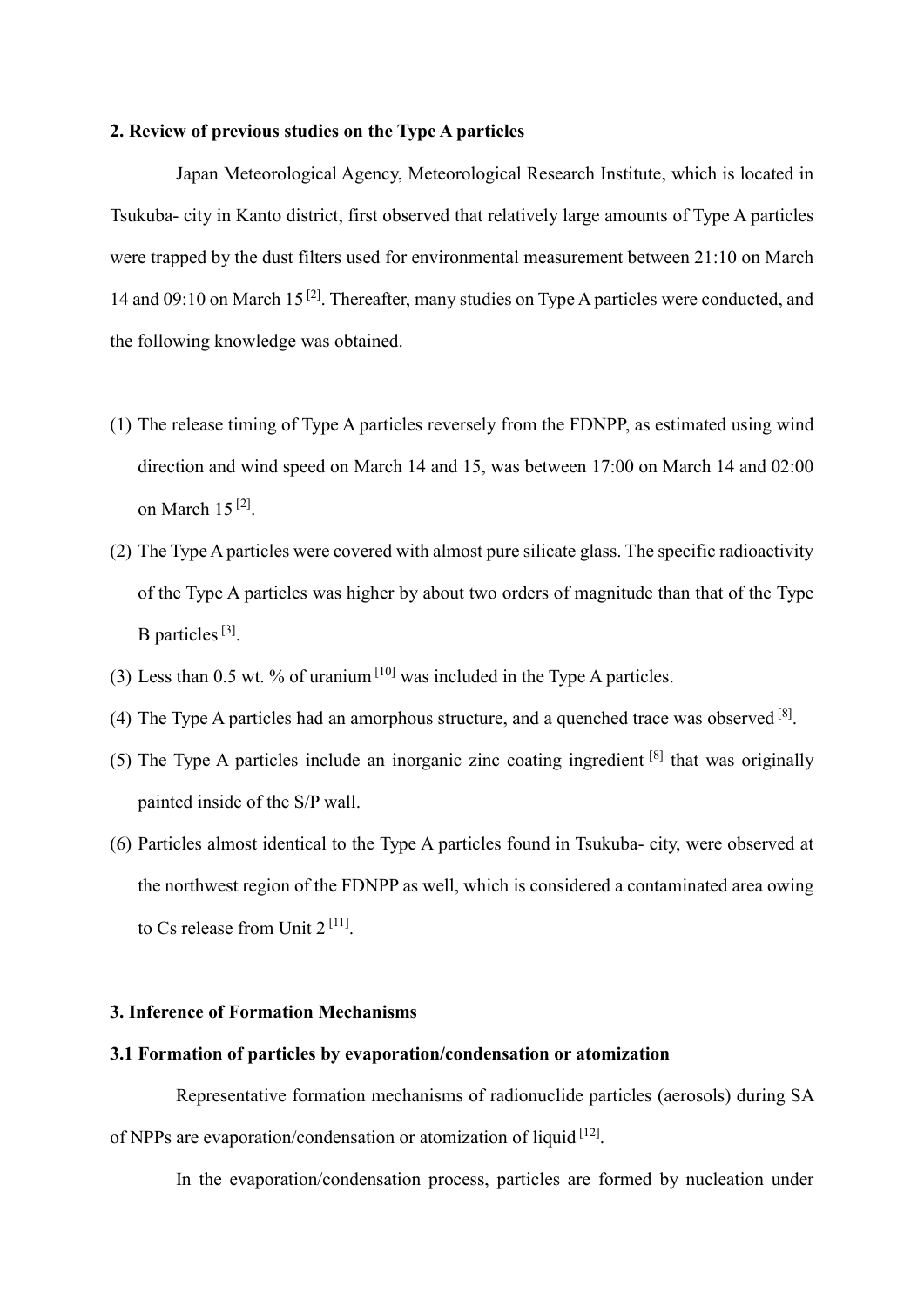supersaturation of the vapor generated by heating of the target materials above the boiling point and subsequent cooling. Nucleation consists of homogeneous nucleation involving the vapor of a single ingredient and heterogeneous nucleation involving the vapor of multiple ingredients.

In the atomization process, particles are formed by separating of the molten (liquid) materials into fine pieces in a high-speed flow. Alternatively, particles can be formed by entrainment at the molten pool surface during molten core-concrete interaction (MCCI), but it can be ignored for the purposes of this study because the amounts of particles formed and released by this mechanism is very small.

In a RPV during SA, various types of vapors that originated from the core structures or radionuclides could become airborne because of high temperature. Therefore, during condensation at time of temperature decrease, the surface ingredients of the particles may not be uniform. Instead, heterogeneous nucleation could likely occur because various chemical species condenses onto the surface of the particles.

Based on the reasons mentioned above, it is concluded that the condition of Type A particles covered by mostly pure silicate glass cannot be explained by the evaporation/condensation process. By contrast, the condition of the said particles can be explained by the atomization process. However, the following additional conditions are necessary for the formation of Type A particle. Before melting, relatively large amounts of pure silicate glass must have existed at a certain location in the R/B, and the radionuclides including Cs must have been physically close to the silicate glass (See section **3.2.1**).

#### **3.2 Study on plant phenomena and the formation process of Type A particles**

To induce atomization, high temperature is necessary for melting the silicate glass, and a high-speed flow is necessary for dividing the molten materials into small pieces. In case of the Fukushima accident, such energetic phenomena were reportedly associated only with the hydrogen explosions in Units 1 and 3.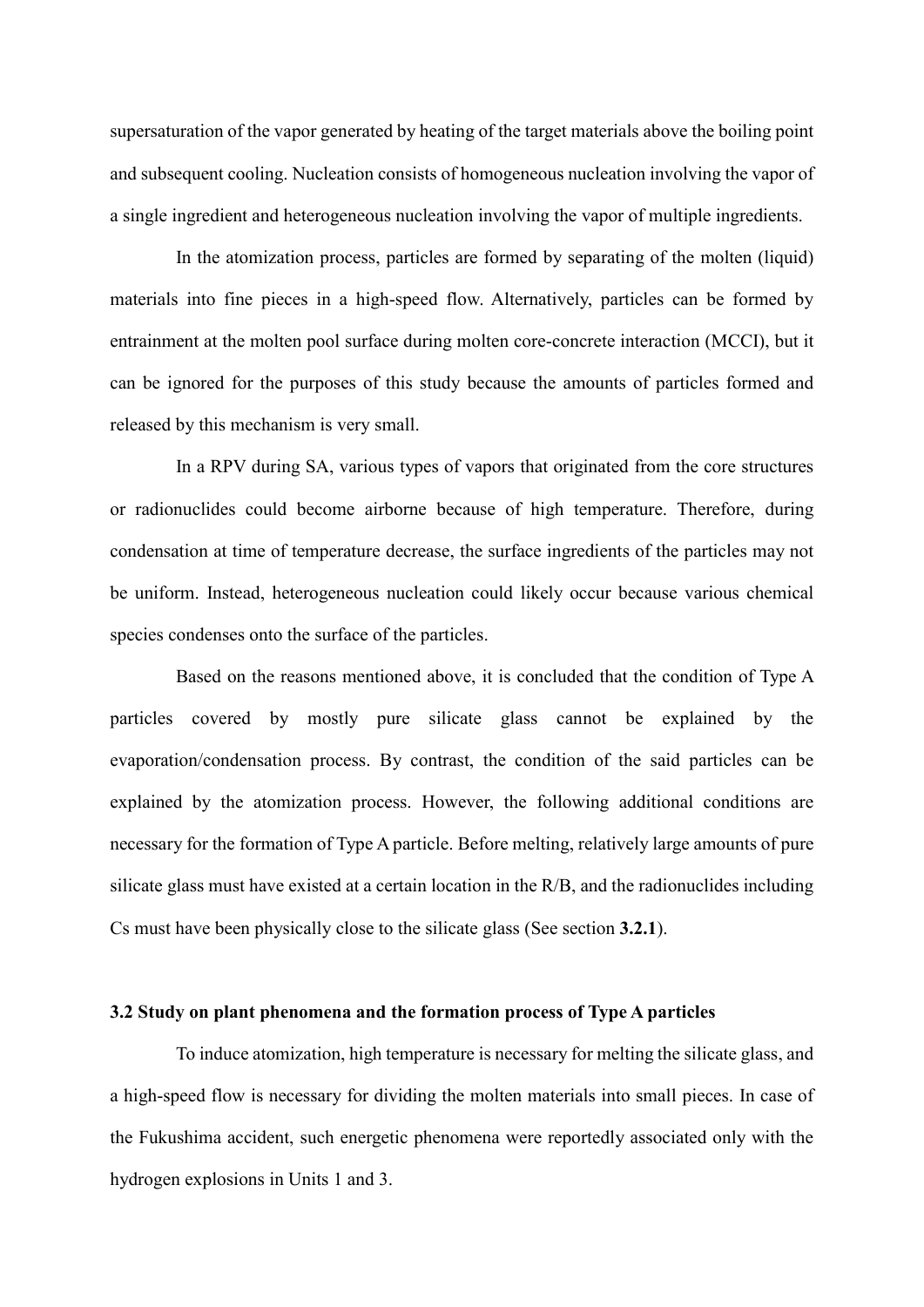Hydrogen burn or deflagration occurs when hydrogen and oxygen concentrations exceed 4% and 5%, respectively, and hydrogen detonation occurs when hydrogen concentration exceeds 18.3% <sup>[13]</sup>.

Hydrogen detonation with air blast speed greater than the speed of sound and accompanied by a shock wave, occurred in Unit 3, while hydrogen deflagration with air blast speed of several 100 m/s occurred in Unit 1<sup>[14]</sup>.

Therefore, the Type A particles could have been formed by the following process. Some silica sources might have been melted by the high-temperature fire  $(> 3000K)$  caused by hydrogen detonation, and the high-speed air blast might have atomized the molten materials and formed the Type A particles. An image of the atomization of silicate glass melt due to the hydrogen explosion is shown in **Fig. 2.**

#### **3.2.1 Sources of silicate glass**

The source of the silicate glass covering the Type B particles that originated from Unit 1, has not yet been identified clearly. However, because it has been reported that several heat insulators covering the isolation condensers (ICs) on the fourth floor of R/B were broken during the hydrogen explosion at Unit  $1^{[15]}$ , this could have been the source of silicate glass. That is, the heat insulators were heated and molten by the fire of the hydrogen explosion. Immediately after that, the molten insulators were divided into small pieces by the high-speed flow and drawn out from the fourth to fifth floor by the reverse flow which was caused by the formation of almost vacuum-like conditions at the center of the blast (somewhere on the fifth floor) immediately after the hydrogen explosion. During these processes, Type B particles could have been formed.

By contrast, because there were no ICs and the associated heat insulators in Unit 3, the source of silicate glass covering the Type A particles must be different from that of the Type B particles. Therefore, the author focused on the measured dose rates at High Efficiency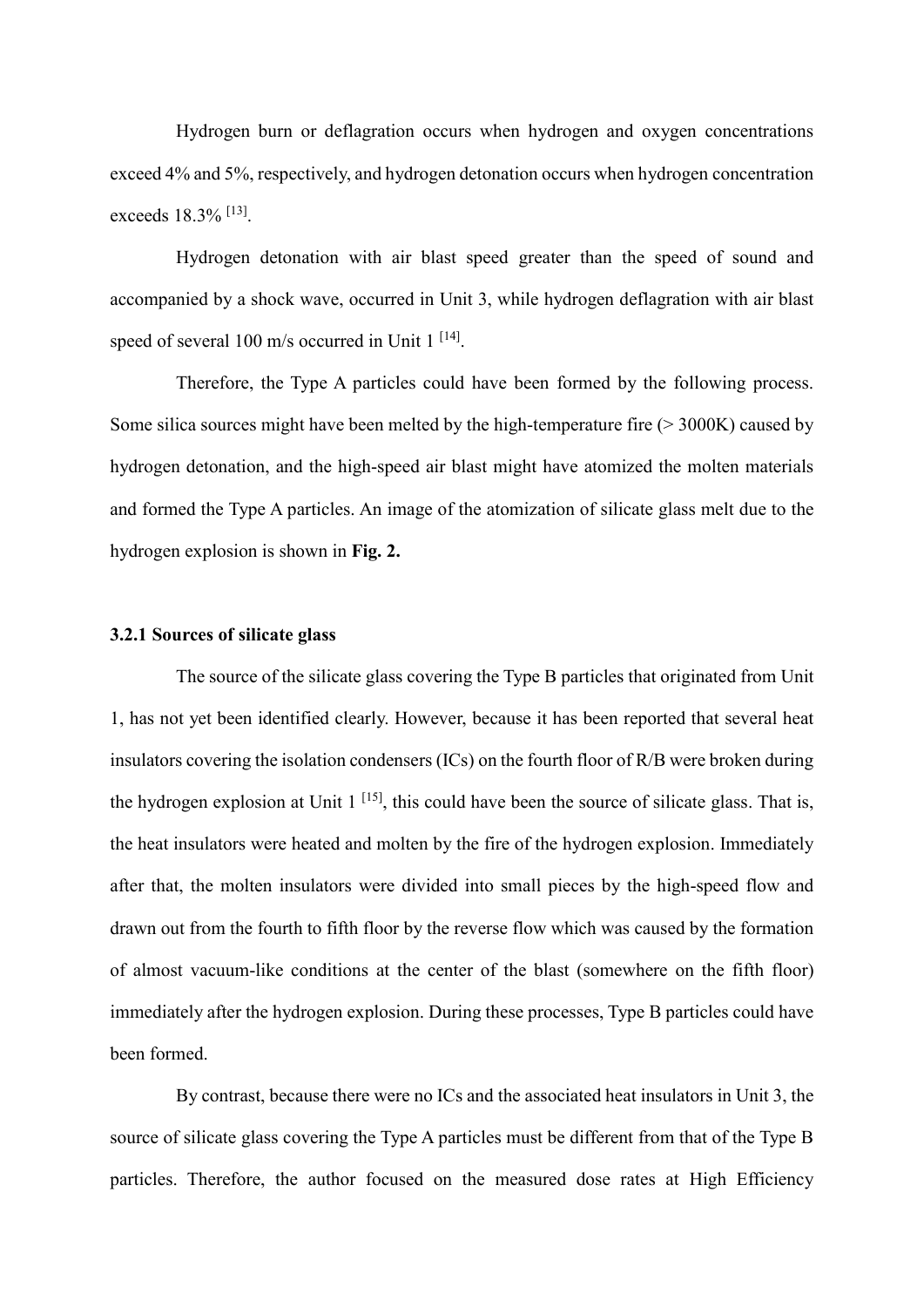Particulate Air (HEPA) filters made of glass fiber in the Standby Gas Treatment System (SGTS), of which the measured dose rates in Unit 3 after the accident were extremely lower relative to those of Units 1 and 2 although the three units caused similar SA.

The dose rates  $[16]$ ,  $[17]$ ,  $[18]$ ,  $[19]$  at the HEPA filters on the SGTS line in Units 1 to 4 were measured in Aug. 2011 – Nov. 2014 are listed in **Table 2**, together with the schematic of SGTS with HEPA filters in Unit 3 (see **Fig. 3**). Because the SGTS line was designed as "Fail open" during a total station blackout, it was expected that the atmosphere of R/B, including various types of radionuclides, flowed continuously into this line during the accident. As a result, large amounts of Cs could have been deposited on the HEPA filter.

Therefore, the low dose rates measured in Unit 3 suggest that only the HEPA filters in Unit 3 were not located in their original place owing to several reasons. That is, the glass fibers could have melted (the boiling point of glass fiber  $=$  about 1120K) by the fire of hydrogen detonation and been blown out by the high-speed air blast. Otherwise, vacuum-like conditions were formed at the detonation center just after the explosion, and a countercurrent flow was formed in the SGTS line up to the gravity dumper (GD), which prevents countercurrent flow. As a result, atomization of the molten glass fiber occurred at the inlet or the failure points of SGTS line, and this might have been the source of the silica glass covering the Type A particle.

If this hypothesis is assumed correct, the silicate glass covering the Type A particles is the material of the HEPA filter that traps radionuclides, including Cs. Therefore, this explains without contradiction that the specific radioactivity of the Type A particles was more than two orders of magnitude higher than that of the Type B particles, which were covered with silica glass that originated from the heat insulator.

### **3.2.2 Study of particle diameter**

Because most of the Type A were spherical, the surface tension of the molten materials was thought to be dominant in the process of particle formation by atomization. In that case,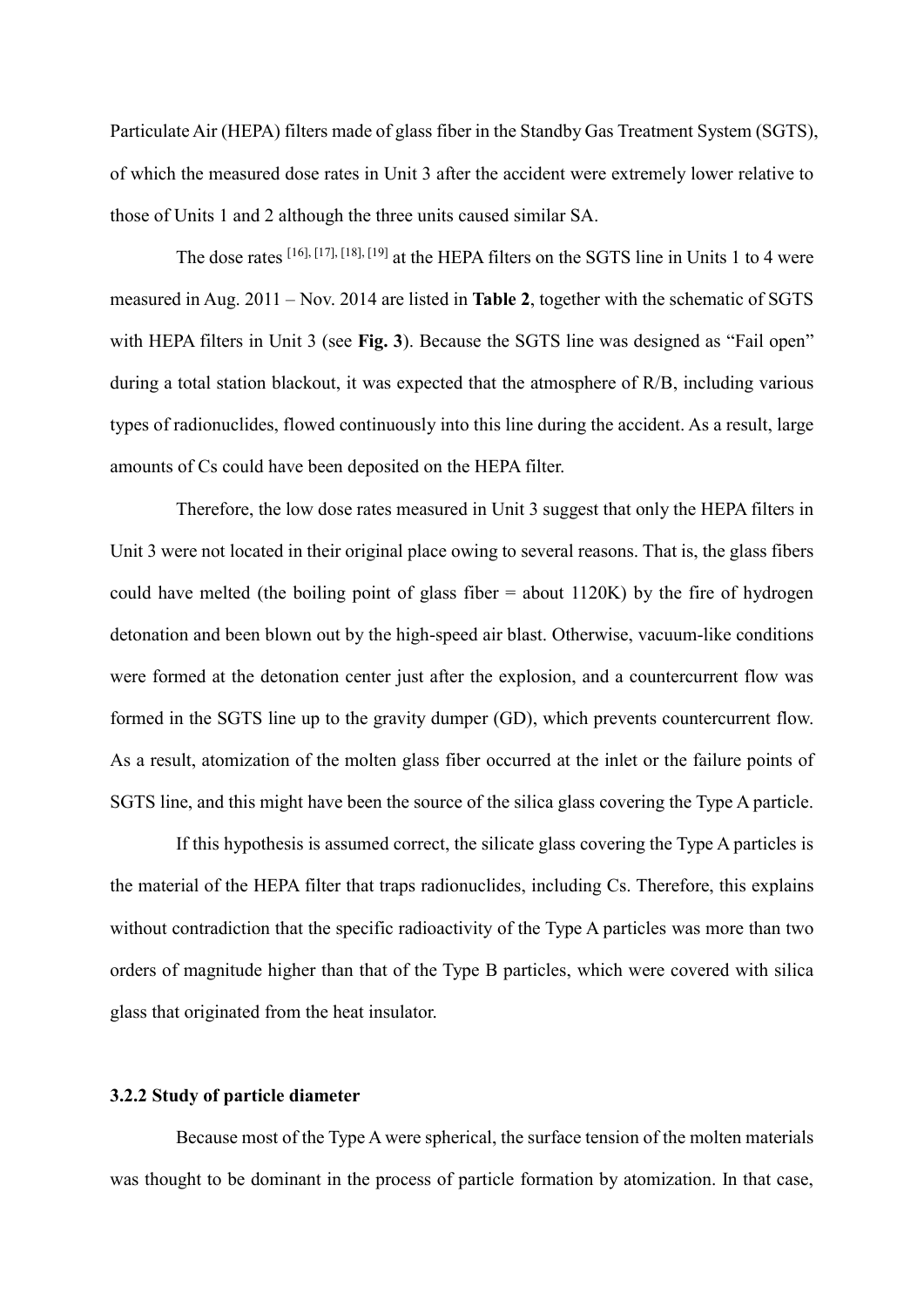the following dimensionless Weber (We) number in Eq.(1), that is, the ratio of inertia to surface tension, could constant regardless of the particle size.

$$
We = \frac{\rho L V^2}{\sigma} \tag{1}
$$

where, ρ: density, L: diameter, V: velocity, and σ: surface tension.

Hydrogen deflagration occurred in Unit 1, while hydrogen detonation occurred in Unit  $3<sup>[14]</sup>$ . Therefore, the velocity of the air blast associated with the hydrogen detonation in Unit 3 was higher than that of the hydrogen deflagration in Unit 1. If it is assumed for simplification that the density and surface tension of the silica sources are the same between Units 1 and 3, the diameter of the Cs particles that originated from Unit 3 would be smaller than that of the particles that originated from Unit 1. This corresponds to the trend seen in the measured values.

#### **3.3 Release mechanism of Type A particles into the environment**

The hydrogen explosion that occurred in Unit 3 on the fifth floor of the R/B at 11:01 on March 14<sup>[14]</sup> is considered the detonation. Because the wind direction in the FDNPP neighborhood at that time was west-southwest, it has been inferred that most of the Type A particles formed during the hydrogen detonation were transported along the east-northeast direction (the Pacific Ocean).

By contrast, lateral damage to the west wall of R/B in Unit 3 (see **Fig. 4**) suggests that the air blast associated with the explosion spread in all directions, that is, not only to the ceiling, walls, and floor of the fifth floor but also the third and fourth floors were partly damaged by the blast. Therefore, the Type A particles formed during the hydrogen detonation were considered to have been transported partly to elevations lower than the fifth floor or the deep portion of the SGTS line, and deposited by inertia, thermophoresis, gravitational settling <sup>[20]</sup>, and so on.

Thereafter, a few flows could have been generated several times inside R/B in Unit 3 because of the containment venting or steam generation inside the drywell (D/W) or RPV owing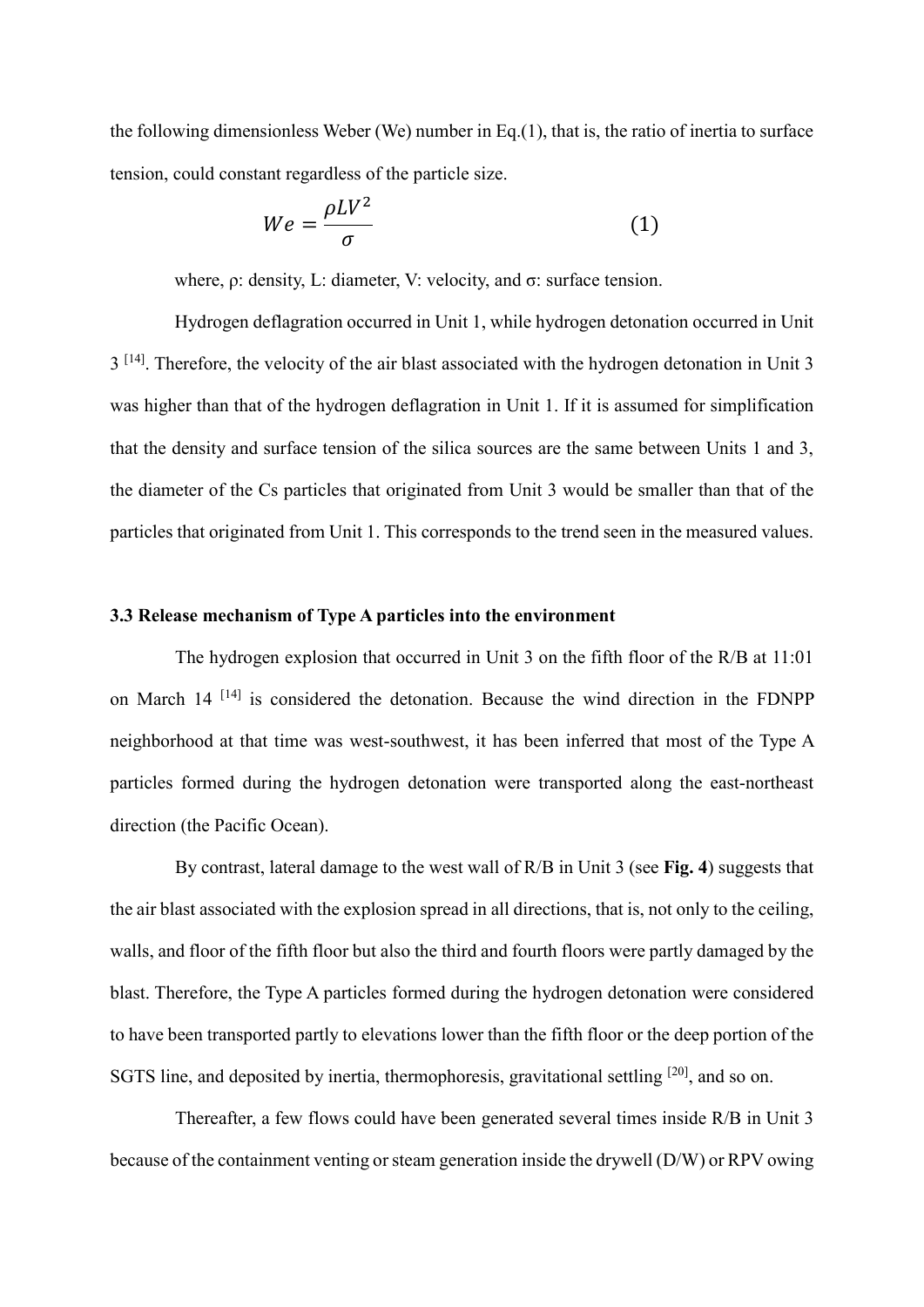to the restart of core cooling water injection after an interruption lasting several hours. Then, the once-deposited Type A particles could have been released by resuspension when the drag force of the flow exceeded the adhesive force of the deposited particles. The expected mechanisms of particle deposition and resuspension in R/B at Unit 3 are shown in **Fig. 5**.

#### **4. Verification of proposed formation mechanisms**

#### **4.1 Phenomena within NPPs and discussion of ties with environmental monitoring data**

The attainability of the Type A particles to Tsukuba- city or to the region northwest of the FDNPP was examined by combining the plant phenomena responsible for the release of the Type A particles with the atmospheric diffusion factors, such as wind direction and velocity. The phenomena that caused resuspension of the particles in the R/B in Unit 3, wind direction, and particle attainability to Tsukuba- city or to the region northwest of the FDNPP are listed in **Table 3.**

#### **4.1.1 Hydrogen explosion at 11:01 on March 14**

When the hydrogen explosion in Unit 3 occurred at 11:01 on March 14, the wind direction was west-southwest. Therefore, most of the formed particles were transported to the Pacific Ocean. However, the wind direction changed toward the north at 20:00, north-northeast at 22:00, and northeast thereafter. Therefore, the particles that were transported to the Pacific Ocean mostly reversed and approached the Kanto district <sup>[21]</sup>, but they could not reach Tsukubacity before 09:00 on March 15.

In addition, most of the Type A particles may have been removed by the sea during the 24 hours travel because the gravitational settling was more effective than that of soluble particles due to larger Type A particle size than that of soluble one, and the Type A particles could not have been re-suspended from the sea surface, once they touched the sea (see section 5.2).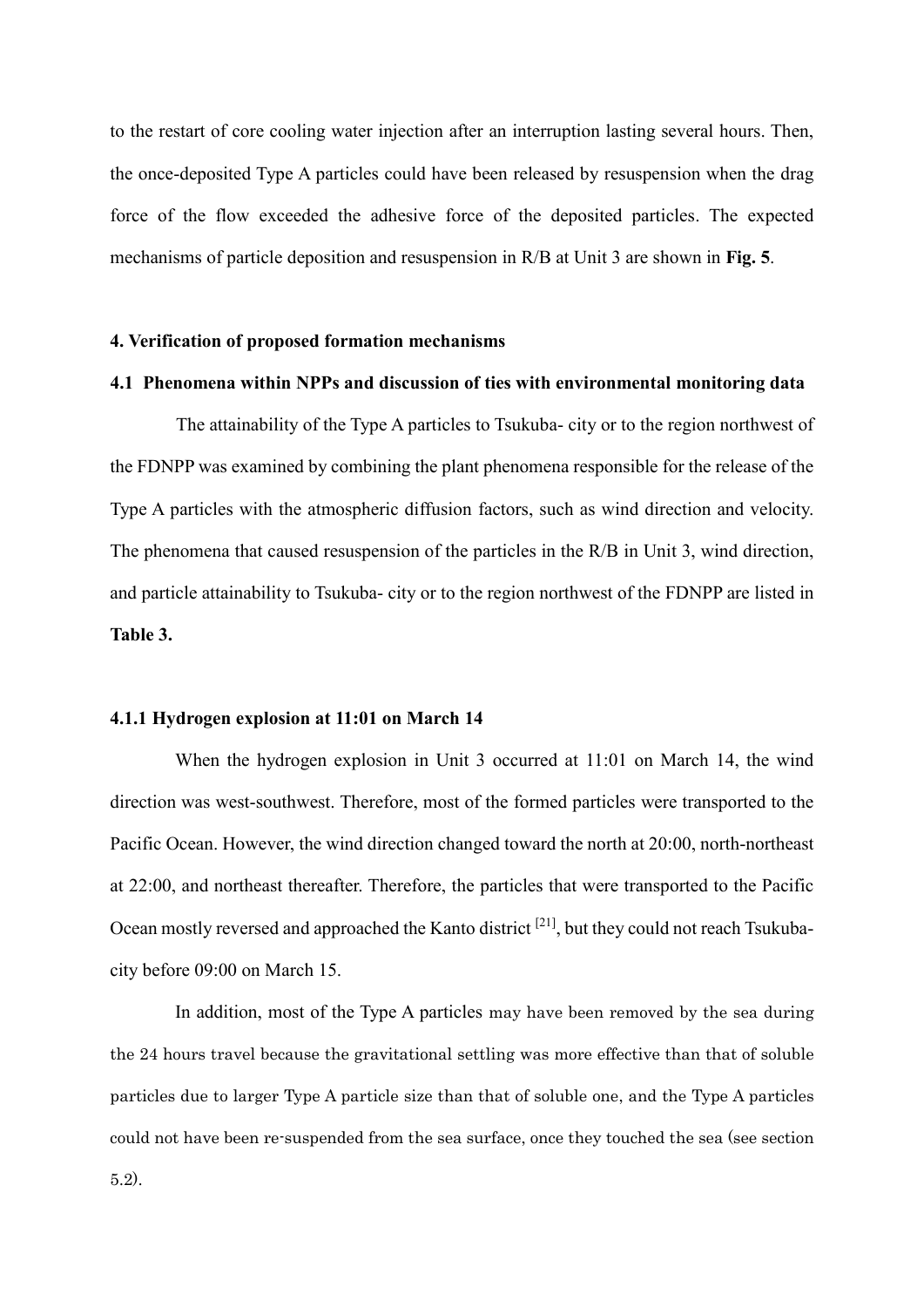#### **4.1.2 Restart of core cooling water injection at 15:30 on March 14**

The core cooling water injection was restarted at 15:30 on March 14 although it was stopped owing to a break in the line just after the hydrogen explosion in Unit  $3^{[14]}$ . Then, it is expected that the Type A particles deposited at the lower elevations of R/B were re-suspended owing to the steam flow generated by the injection. However, the wind direction at that time was west-southwest, and most of the particles were transported to the Pacific Ocean for about 5 h. Although the particles approached the land early in the morning of March 15 because of the reversal of wind direction, these particles were not measured at Tokai, which is on the way from the FDNPP to Tsukuba- city. Therefore, the Type A particles released at this time were less likely to be observed in Tsukuba- city.

#### **4.1.3 Restart of core cooling water injection at 02:30 on March 15**

After that, the core cooling water injection was stopped again at 20:30 on March 14 and restarted at 02:30 on March 15 after an interruption of about 6 h (See pages 256 - 257 in Reference [14]). Notably, this interruption was not well considered or treated in most of the precedent studies such as BSAF<sup>[22]</sup>.

Just after this restart of core cooling water injection, a flow was thought to have been formed in R/B owing to the generation of a large amount of steam in the high-temperature RPV or D/W, followed by a leakage from the top flange of D/W or D/W failure locations. Notably, measured D/W pressure did not increase considerably at 15:30 on March 14 and at 02:30 on March 15<sup>[14]</sup>. This is possibly because the pressure increase was suppressed owing to the balance of the flow between the leakage to R/B and the steam generation inside D/W. In addition, the measured water level in the RPV did not increase at these times owing to the possibilities of failed indications [14].

Accordingly, it can be concluded that the R/B flow just after 02:30 on March 15 could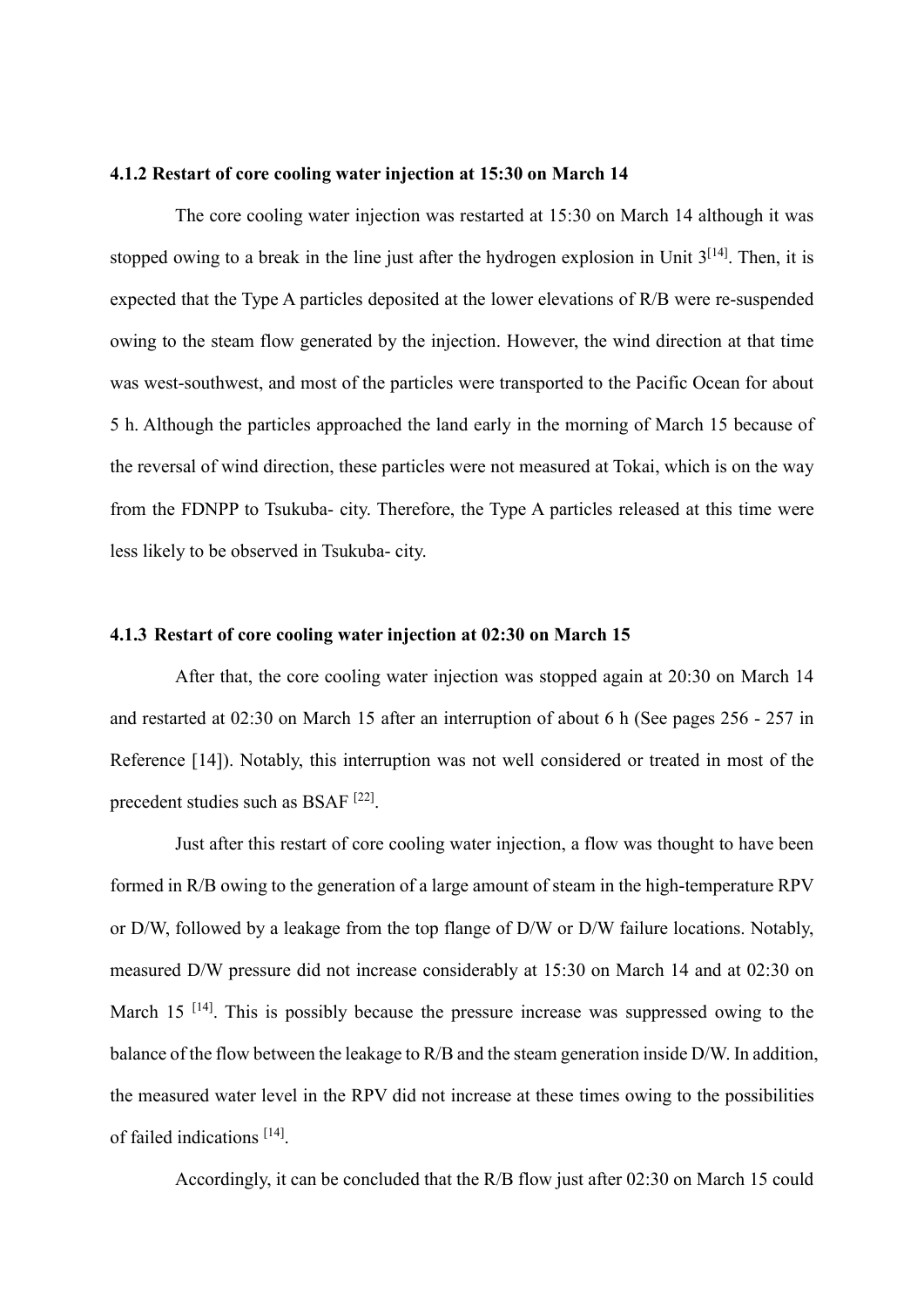have led to resuspension of the Type A particles formed as a result of the hydrogen detonation in Unit 3, and their deposition at lower elevations of R/B or deep locations in the SGTS line. At that time, the wind direction was north-northwest and most of the re-suspended Type A particles were transported to Kanto district.

#### **4.1.4 Consistency with environmental monitoring data at Tokai**

The <sup>137</sup>Cs environmental monitoring data recorded early in the early morning on March 15 at Tokai, which is on the way from the FDNPP to Tsukuba- city is shown in **Fig. 6**. At 06:30 on March 15, a high concentration of Cs particles was measured at Tokai as the third peak in the monitoring data recorded in the morning  $[23]$ .

Actually, if it is assumed that the Type A particles were released at 02:30 on March 15, they could have passed through Tokai (114 km away from the FDNPP) between 06:30 and 7:00 and arrived in Tsukuba- city between 08:30 and 09:00 (172 km away from FDNPP). Therefore, 02:30 on March 15 is considered promising as the release time of the Type A particles.

In addition, if the release of Type A particles occurred because of resuspension, it should have lasted for a relatively short time immediately after the core cooling water injection was restarted because the large amounts of steam required for the process can be generated only for short periods. Therefore, the first half of the third peak was appropriately occupied mostly by Type A particles.

The first and second peaks in **Fig. 6** can be ascribed to steam generation due to restart of the core cooling water injection in Unit 1 at 21:30 on March 14 after an interruption of 19 h, and leakage from the top flange of the D/W in Unit 2 at 00:00 on March 15 based on the measured increase in D/W pressure and subsequent stabilization at 0.8 MPa, respectively.

#### **4.1.5 Hydrogen explosion in Unit 4 at 06:10 on March 15**

The hydrogen explosion occurred on the fourth floor of the R/B in Unit 4 at 06:10 on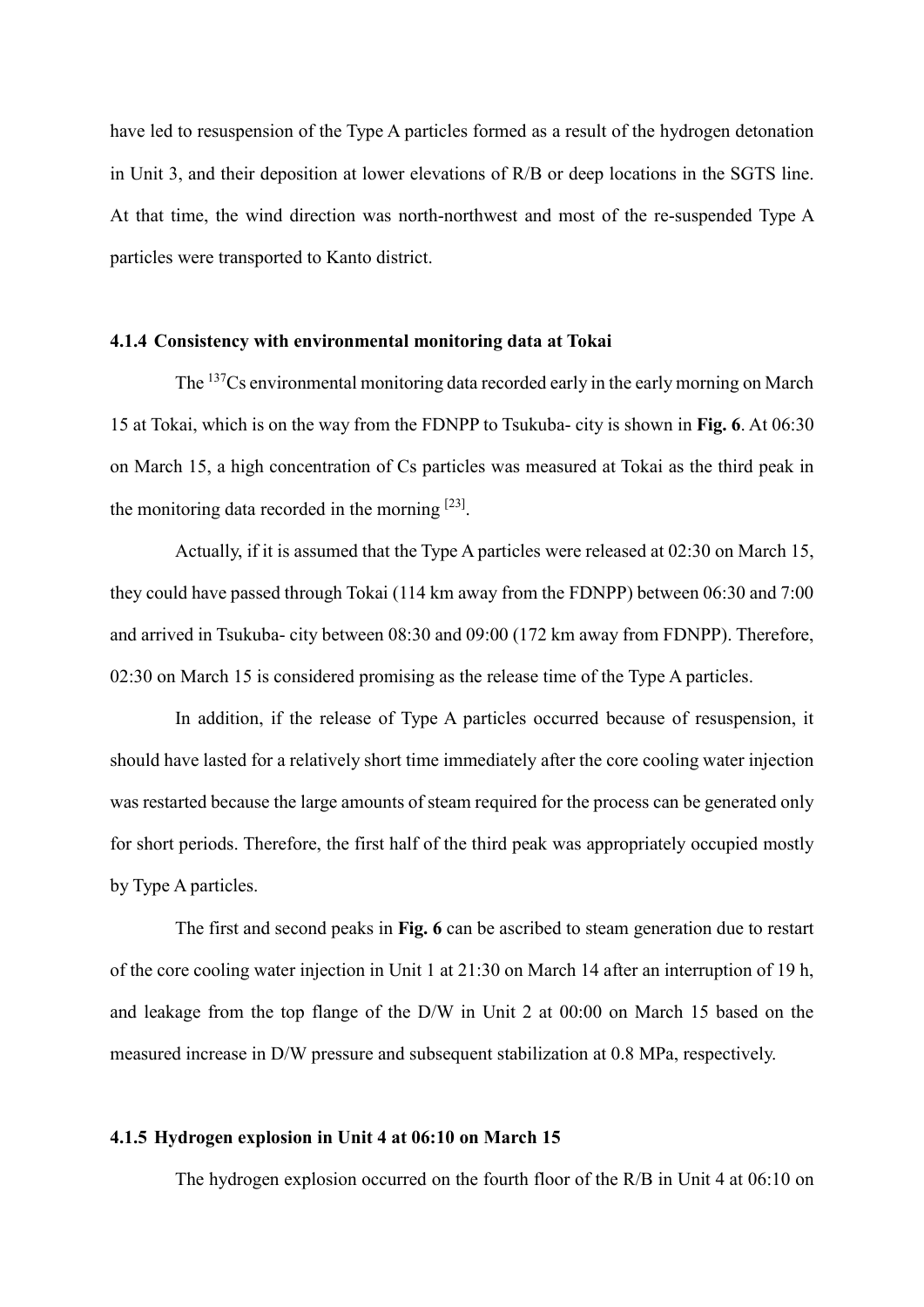March 15 because a part of the hydrogen produced in Unit 3 was delivered to the R/B in Unit 4 through the SGTS line of Unit 3, the downward piping of which is connected to that of Unit 4. Just after the hydrogen explosion at Unit 4, the air blast of the explosion possibly flew backward in the SGTS line and caused resuspension of the once-deposited Type A particles in locations within the SGTS line or at lower elevations of the R/B in Unit 3.

The released Type A particles were transported to Kanto district by the north-northeast wind, but the particles could not arrive in Tsukuba- city before 09:10 on March 15 based on the wind velocity at the time. The particles might have arrived in Tsukuba- city in the daytime or might not have arrived on the same day because the wind direction varied from the northeast to south just before noon on March 15. This corresponds to the other study that <sup>137</sup>Cs observed at Naraha at 7:00 on March 15 was not transported to the Kanto area but to southern Nakadori by a northeasterly or easterly wind <sup>[24]</sup>.

#### **4.1.6 Venting of S/P at Unit 3 at 16:05 on March 15**

The possibility that the Type A particles were re-suspended by a flow in the R/B that was generated just after S/P venting in Unit 3 at 16:05 on March 15 exists. The released Type A particles could have been transported along the northwest direction of the FDNPP by the eastsoutheast wind, together with the radionuclides released from Unit 2 because of an increase in the core temperature of Unit 2 at the time.

#### **4.2 Consistency of previous studies with proposed formation mechanisms**

This section discusses the consistency between the results of previous studies described in **section 2** and the hypothesis of present study about the formation mechanisms of the Type A particles.

(1) Considering the wind direction and velocity from the evening of March 14 to the early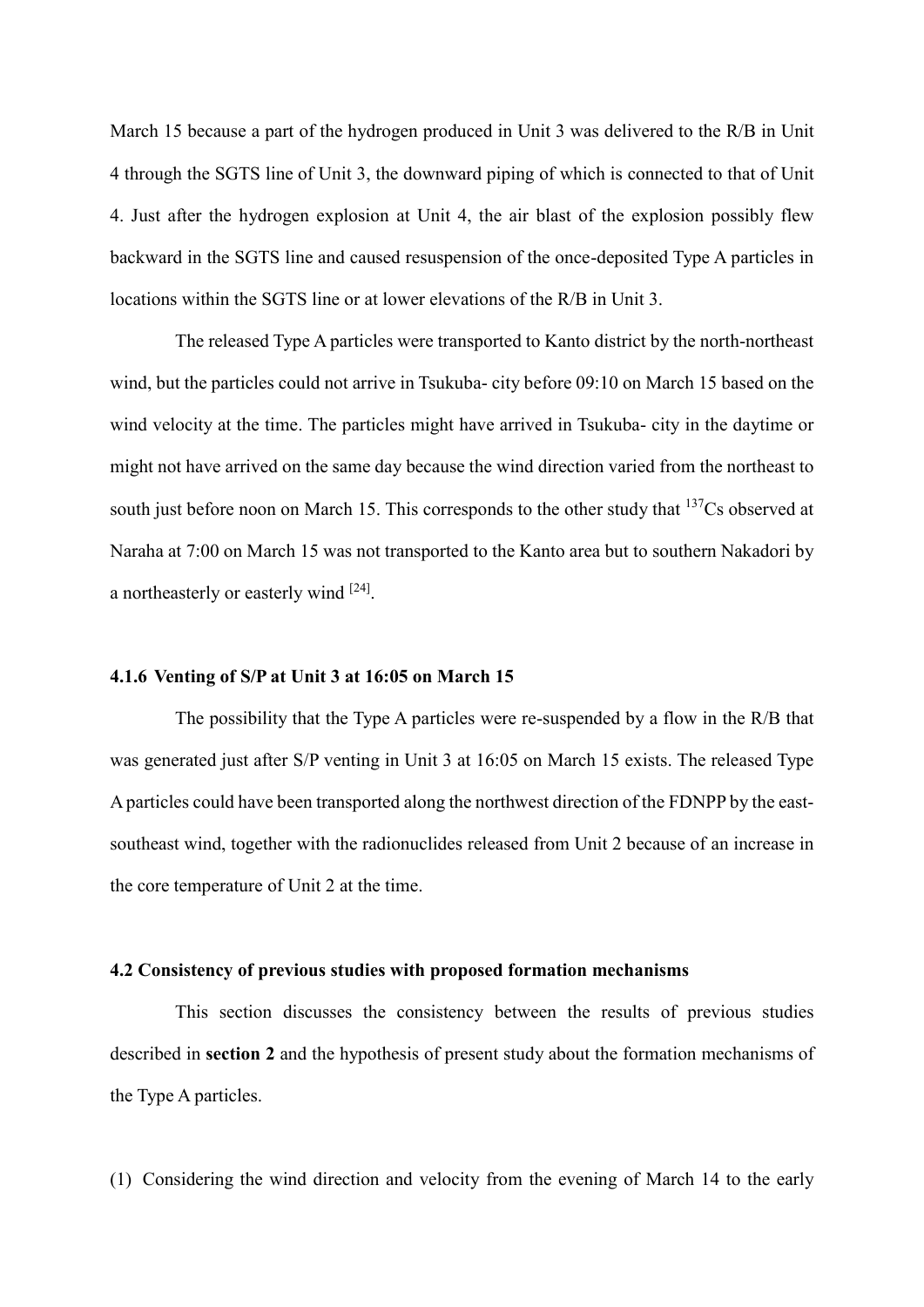morning of March 15, the release time of the Type A particles was estimated reversely to be between 17:00 on March 14 and 02:00 on March 15<sup>[2]</sup>. By contrast, the proposed time of release that corresponds to the timing of core cooling water injection identified in **section 4.1.3** is only 30 min later than the predicted time. However, the wind velocity tended to increase toward the south in the morning of March 15; therefore, the proposed timing is thought to be within the error range of atmospheric dispersion calculations.

- (2) The specific radioactivity of the Type A particles was higher by two orders of magnitude than that of the Type B particles, and the Type A particles were covered with mostly pure silicate glass [7]. As described in **section 3.3**, if it is assumed that the Type A particles were produced by the hydrogen detonation that induced atomization of the liquefied HEPA filters installed in the SGTS line of Unit 3, the mostly pure silicate glass that covered the Type A particles and their high specific radioactivity can be explained without any contradiction.
- (3) Less than 0.5 wt. % of uranium [10] was included in the Type A particles. Because the core temperature was thought to have exceeded the melting point of  $UO<sub>2</sub>$  during the Fukushima accident, the release fraction of uranium could be higher than  $0.1\%$  <sup>[25]</sup>. Considering the core inventory of uranium is larger at least by 3 orders of magnitude than that of radionuclides such as Cs, the uranium released with a core temperature rise could be carried with other radionuclides to  $R/B$  and is more likely to be included in the Type A particles.
- (4) The Type A particles have an amorphous structure, and they exhibit a quenched trace  $^{[7]}$ . If energetic phenomena, such as steam explosion followed by atomization, occur, the resulting particles can have an amorphous structure because of quenching due to a rapid increase in the contact area between the melt and atmosphere  $[26]$ . It is thought that a similar quenching phenomenon could have occurred in the process of atomization due to the hydrogen detonation.
- (5) The Type A particles contained the inorganic zinc coating ingredient  $[8]$  that was originally painted inside of the S/P. If the coating ingredient was partly dissolved in the S/P water, a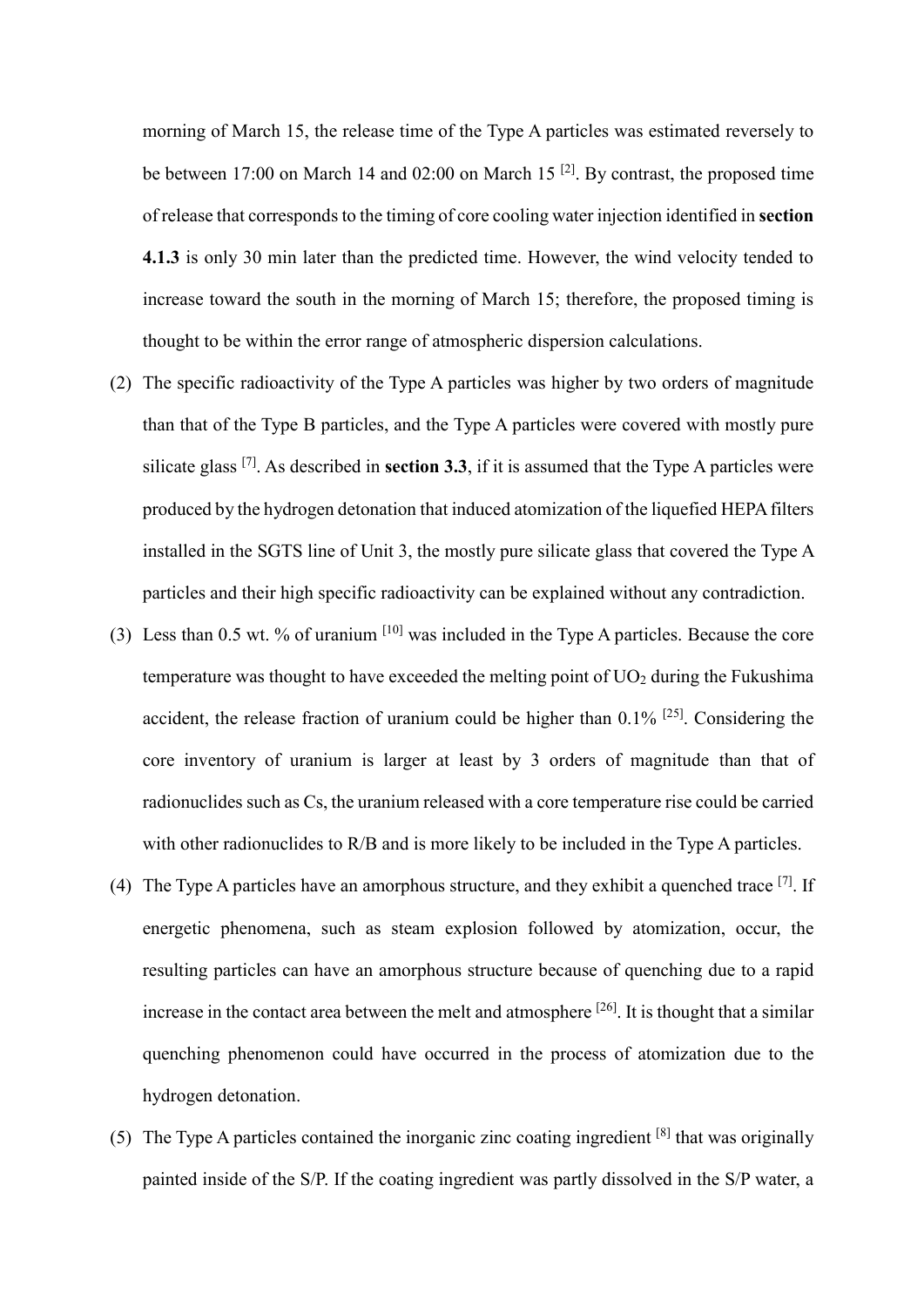hygroscopic aerosol such as cesium hydroxide (CsOH) takes this water in the aerosol, and the aerosol is released into the R/B through the vacuum breaker and the failure points of D/W, and the particles formed in R/B due to the hydrogen detonation could contain the inorganic zinc coating ingredient.

(6) Particles similar to the Type A particles found in Tsukuba- city were found in the region northwest of the FDNPP as well, which is considered as the area contaminated by the radionuclides released from Unit  $2^{[11]}$ . This contamination occurred by the radionuclides released from Units 2 and 3 concurrently with the rain on the afternoon of March 15. However, the contaminated area varied delicately based on the wind direction at time of releases, and the major releases occurred when the core temperature increased. The major release from Unit 3 in the northwest direction is considered to have occurred after 21:00 on March 15. By contrast, the release of the Type A particles may have occurred at 16:05 at time of venting of Unit 3 when the major release occurred from Unit 2. In that case, it can be explained how the Type A particles originated from Unit 3 origin were found in the area contaminated by Unit 2.

#### **5. Discussions**

#### **5.1 Fraction of Type A particles to the total amount of Cs release**

If the proposed hypothesis is assumed correct, the Cs that contributed towards formation of the Type A particles was equal to the amount that pre-existed on fifth floor of the R/B or had been trapped by the HEPA filters in Unit 3 before hydrogen detonation. Since the previous studies have not quantified yet the fraction of Type A particles to the total Cs amount released into the environment, the fraction was preliminarily estimated based on the proposed formation mechanisms.

The  $^{137}Cs$  inventories of Units 1 -  $3^{[27]}$  and their cumulative releases into the environment predicted by the MELCOR code<sup>[28]</sup> are shown in **Tables 4 and 5**, respectively. For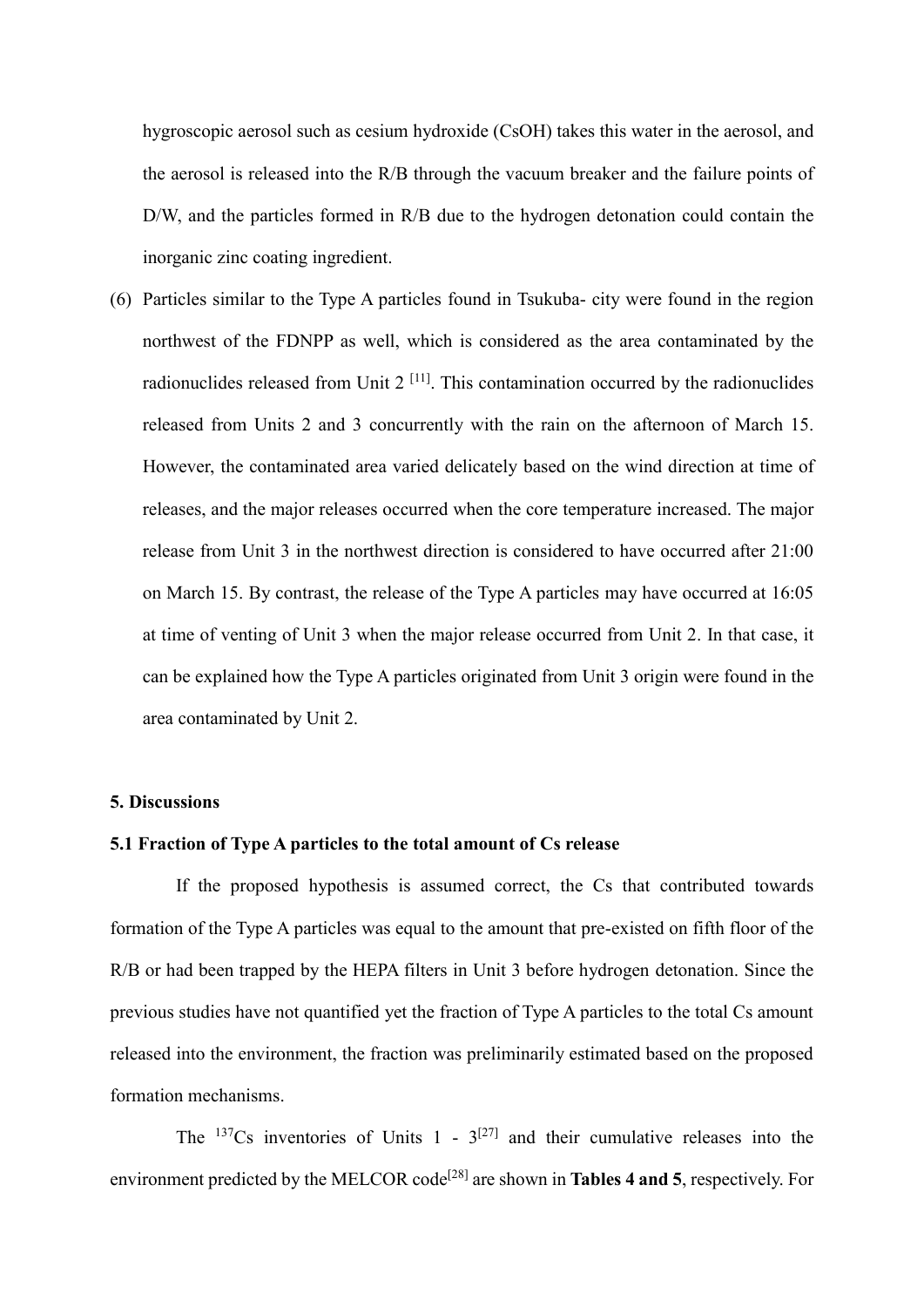simplification, the following assumptions were made. 1) All the molten fuels and Cs moved from the RPV to the containment at time of the RPV melt-through in the morning on March 13, 2) Time from the RPV melt-through to the hydrogen detonation was about one day, 3) Since the containment may have been kept intact before the hydrogen detonation, leak rate of the containment was equal to the design value,  $0.5\%$ /day<sup>[29]</sup>, and 4) Cs release into the environment before the hydrogen detonation could be ignored.

The calculated Cs amount in the R/B in Unit 3 is  $2.4 \times 10^{17} \times 0.005 = 1.2 \times 10^{15}$ Bq, which is equal to about 8% of the total amount of Cs released into the environment  $(1.5 \times 10^{16}$ Bq). Approximately 92% of the Cs, except for these insoluble Cs particles, is considered to have soluble forms such as CsOH, CsI, and CsBO<sub>2</sub>, as predicted in the previous studies. Notably, the present calculation was performed using an expedient and the result needs to be validated by detailed calculations or the studies based on the environmental monitoring data.

#### **5.2 Removal of radionuclides in air during an atmospheric dispersion on the sea**

The other study [21] suggested that the hydrogen detonation in Unit 3 may have not released Iodine and Cs in large amount because these radionuclides were not measured in the plume that traveled about 24 hours on the sea and the deposited mass at Kanto district on March 15. In addition, from our experience, the depletion of radionuclides in air due to the dry deposition for about 24 hours travel is not so significant in case of an atmospheric dispersion on the land.

By contrast, the prediction reversely by the WSPEEDI code<sup>[5]</sup> with the measured sea surface concentration showed a huge amount of Cs and Iodine release at the time of hydrogen detonation in Unit 3. Another study<sup>[30]</sup> also showed a large amount of Tellurium (Te) release at the time of hydrogen detonation in Unit 3. The Te release was reversely predicted by using an atmospheric dispersion code with the measured increase in Te deposited mass at Kanto district on March 15. That is, certain amount of Te actually reached Kanto district after about 24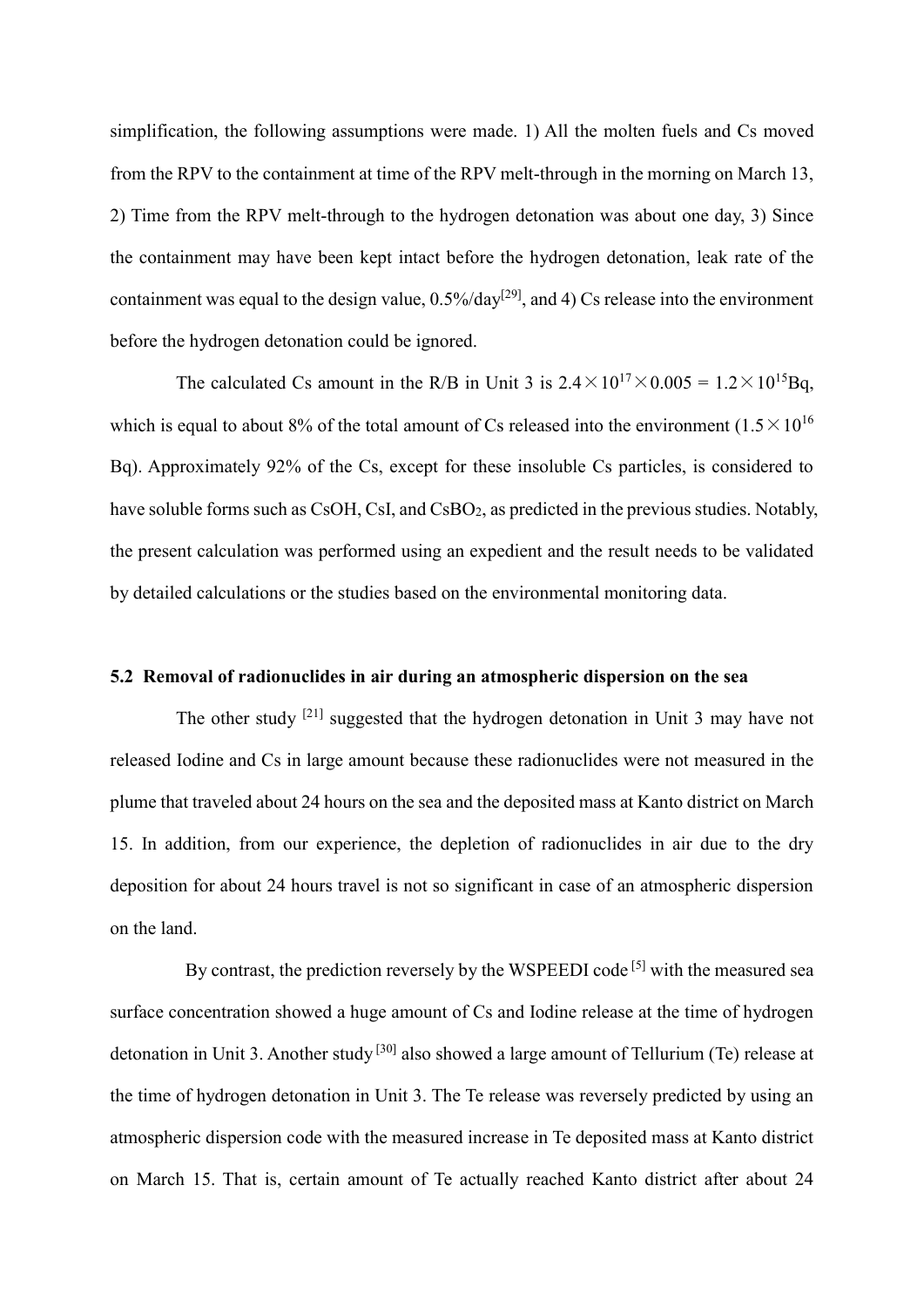advection and diffusion on the sea. It is difficult to consider that only the release of Te without Cs or Iodine occurred at the time of hydrogen detonation in Unit 3 taking into account their volatilities. Judging from this consideration together with the WSPEEDI reverse prediction, a large amount of Cs and Iodine could have been released together with Te, but most of Cs and Iodine were removed by the sea during their travel on the sea due to the following reasons.

The Cs released at the time of hydrogen detonation in Unit 3 could have included soluble particles such as CsOH and insoluble Cs (Type A) particles. In case of soluble particles, overall concentration in the plume could have decreased continuously for about 24 hours travel because the soluble particles near the sea surface dissolved into the sea even if there is no precipitation and the dry deposition is less significant. Otherwise, since CsOH makes hygroscopic particles, the deposition velocity of the particles could have increased because the particles absorbed humidity in air and increased the diameter by hygroscopicity.

In case of the insoluble Cs particles, they could have been also removed by the sea because the gravitational settling was more effective than that of soluble particles due to their larger particle size, and the insoluble particles could not have been re-suspended from the sea surface, once they touched the sea.

In contrast to the soluble Cs and Iodine, Te is insoluble. Therefore, it is considered that Te concentration in air was not depleted significantly during an atmospheric dispersion on the sea. Accordingly, comparison of the two studies  $[21]$ ,  $[30]$  suggests that there could be a difference in depletion of radionuclides in air during an atmospheric dispersion on the sea between soluble and insoluble particles. Further investigation on this issue is necessary in future.

## **6. Conclusions and Future Challenges**

In previous studies, it was proposed that Type A particles were formed by evaporation/condensation in the RPV of Unit 2 and subsequent quenching by water from the S/P. By contrast, in the present study, a different formation mechanism was proposed, according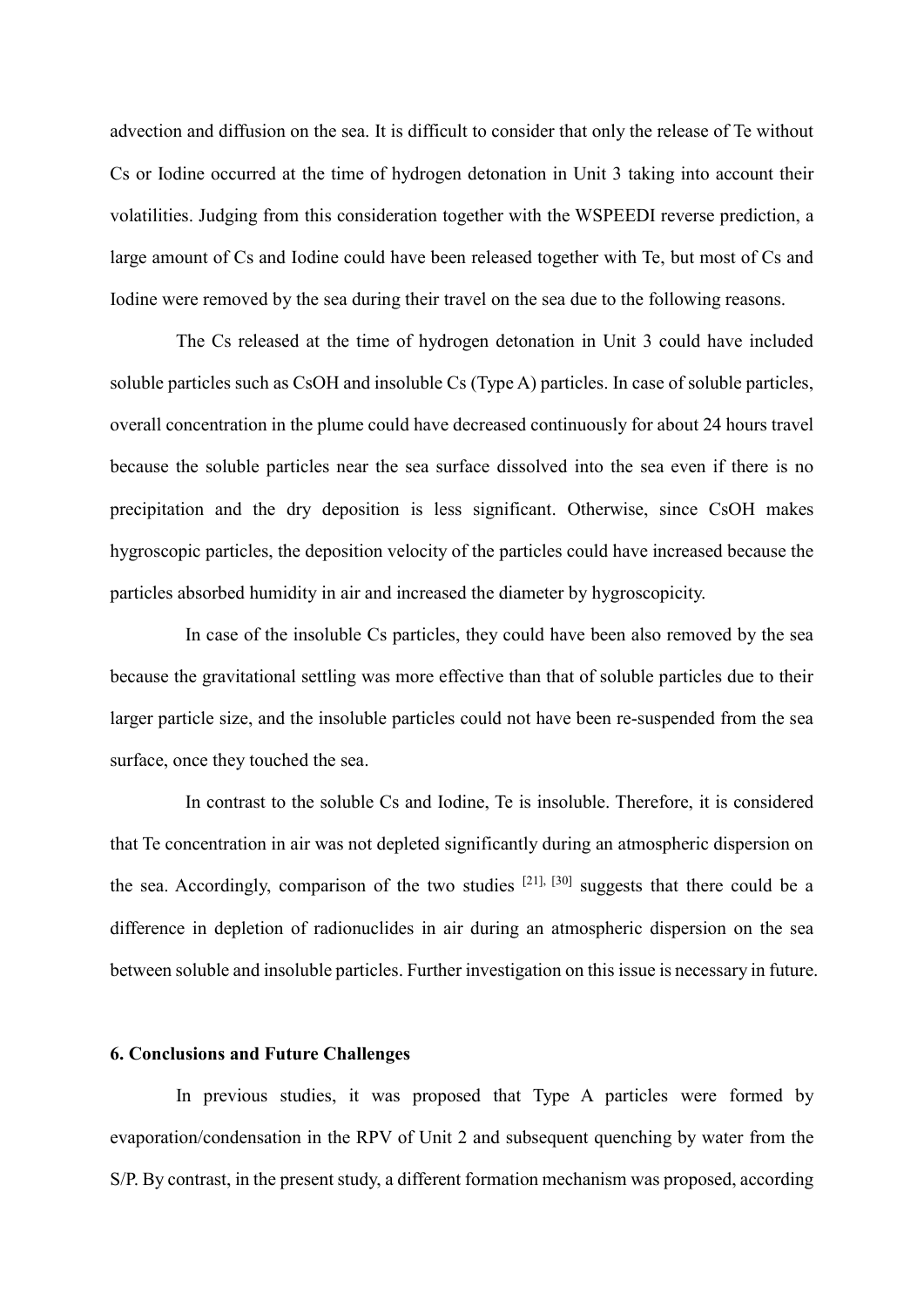to which the particles were formed due to melting of the glass fiber of the HEPA filters in the SGTS line as a result of the fire of hydrogen detonation in Unit 3 at 11:01 on March 14, and atomization of the liquid by the air blast of the explosion, followed by quenching of the molten materials.

Most of the formed particles were dispersed to the Pacific Ocean because of the wind direction at that time. However, some of them were deposited at lower elevations of the R/B in Unit 3 or at deep locations in the SGTS line. These particles could have been subsequently resuspended and dispersed toward Kanto district or the region northwest of the FDNPP by the steam flow in the R/B owing to the large amounts of steam generated just after the core cooling water injection was restarted at 02:30 on March 15 or owing to venting of the S/P at 16:05 on March 15, respectively.

The author strongly expects that this information will be utilized to reduce radiation exposure to the workers at time of, for example, SGTS demolition work in Unit 3. In addition, because this study was conducted based on the limited measured data that the author focused on intentionally, and calculated guess based on circumstantial evidence, as well as considering the slightly bold hypothesis of the author, the acquisition of real data that support this hypothesis is an urgent matter. Moreover, the adequacy of the present hypothesis should be confirmed through separate effect tests such as reproduction of the insoluble particles by atomization of melted glass fibers or through further investigation of consistency between the resuspension timings or the spatial distribution of the insoluble particles based on the hypothesis and detailed environmental information, i.e. by analyzing filter tapes from suspended particulate matter (SPM) monitors.

## **Acknowledgments**

The author would like to express his deep gratitude to Dr. Yukihiko Satou of Japan Atomic Energy Agency and Dr. Shinya Mizokami of Tokyo Electric Power Company Holdings,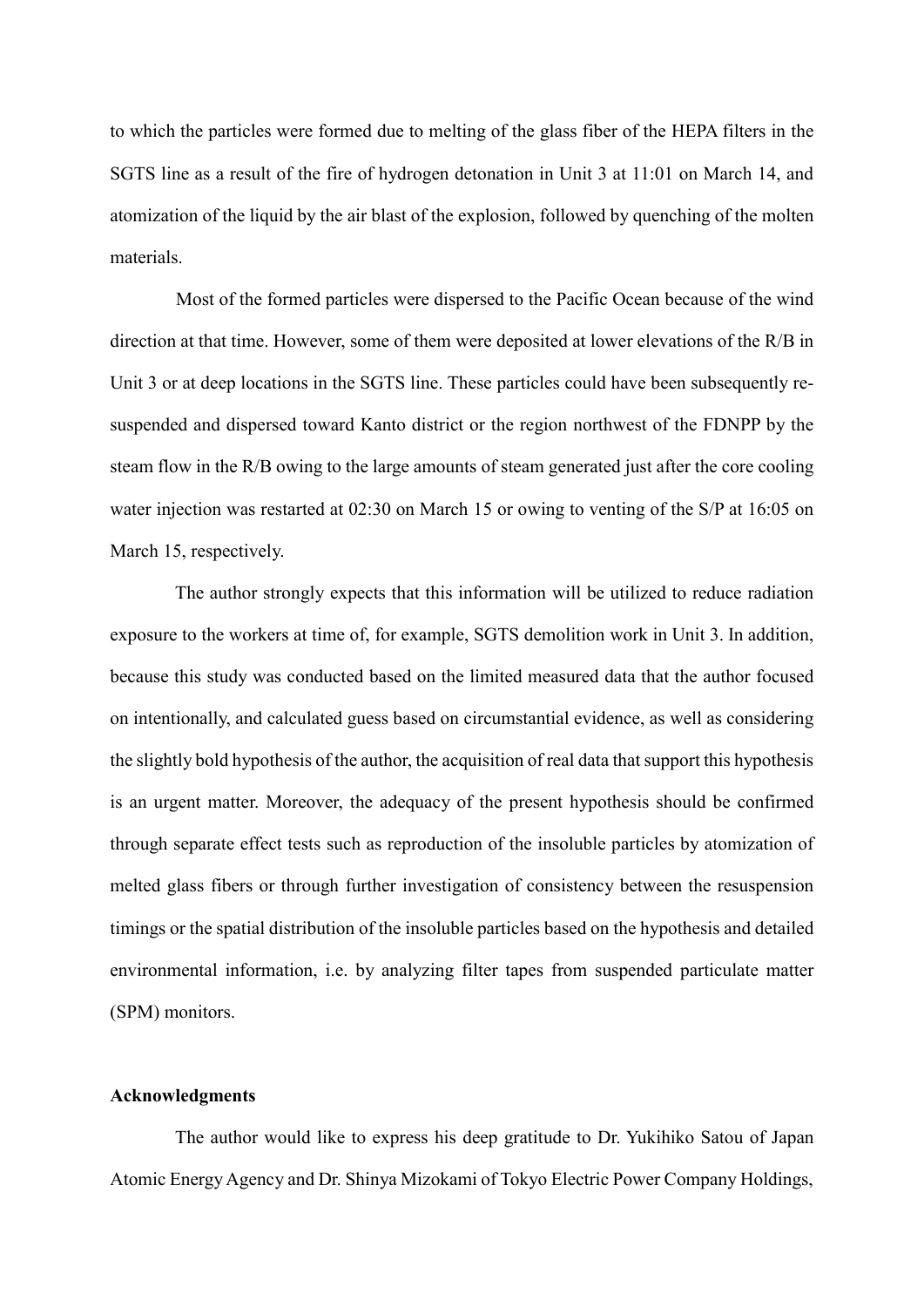Inc. for their helpful comments to prepare this paper. Special thanks are also due to Dr. Mizuo Kajino and Dr. Kouji Adachi of Meteorological Research Institute for their giving a lot of technical suggestions. Professor Philip Beeley of Khalifa University kindly checked English expressions and grammar of this article.

#### **References**

- [1] L. Soffer, S.B. Burson, C.M. Ferrell, R.Y. Lee, J.N. Ridgely, Accident Source Terms for Light-Water Nuclear Power Plants (NUREG-1465). Washington D.C., Nuclear Regulatory Commission; 1995.
- [2] Adachi K, Kajino M, Zaizen Y, Igarashi Y, Emission of Spherical Cesium-Bering Particles from an early Stage of the Fukushima Nuclear Accident, Scientific Reports 3, 2013, 2554, Doi: 10.1038/srep02554.
- [3] Ono T, Izawa Y, Abe Y, Nakai I, Terada Y, Satou Y, Sueki K, Adachi K, Igarashi Y, Investigation of the Chemical Characteristics of Individual Radioactive Micro-particles Emitted from Reactor 1 by the Fukushima Daiichi Nuclear Power Plant Accident by Using Multiple Synchrotron Radiation X-ray Analyses, Bunseki Kagaku 2017; 66(4):251-261. (in Japanese).
- [4] Komori M, Shozugawa K, Nogawa N, Matsuo M, Evaluation of Radioactive Contamination Caused by Each Plant of Fukushima Daiichi Nuclear Power Station Using <sup>134</sup>Cs/<sup>137</sup>Cs Activity Ratio as an Index, Bunseki Kagaku 2013; 62(6):475-483. (in Japanese).
- [5] Katata G, Chino M, Kobayashi T, Terada H, Ota M, Nakai H, Kajino M, Draxler R, Hort M.C, Malo A, Torii T, Sanada Y, Detailed source term estimation of the atmospheric release for the Fukushima Daiichi NPS accident by coupling simulations of an atmospheric dispersion model with an improved deposition scheme and oceanic dispersion model. Atmos. Chem. Phys. 2015; 15:1029–1070.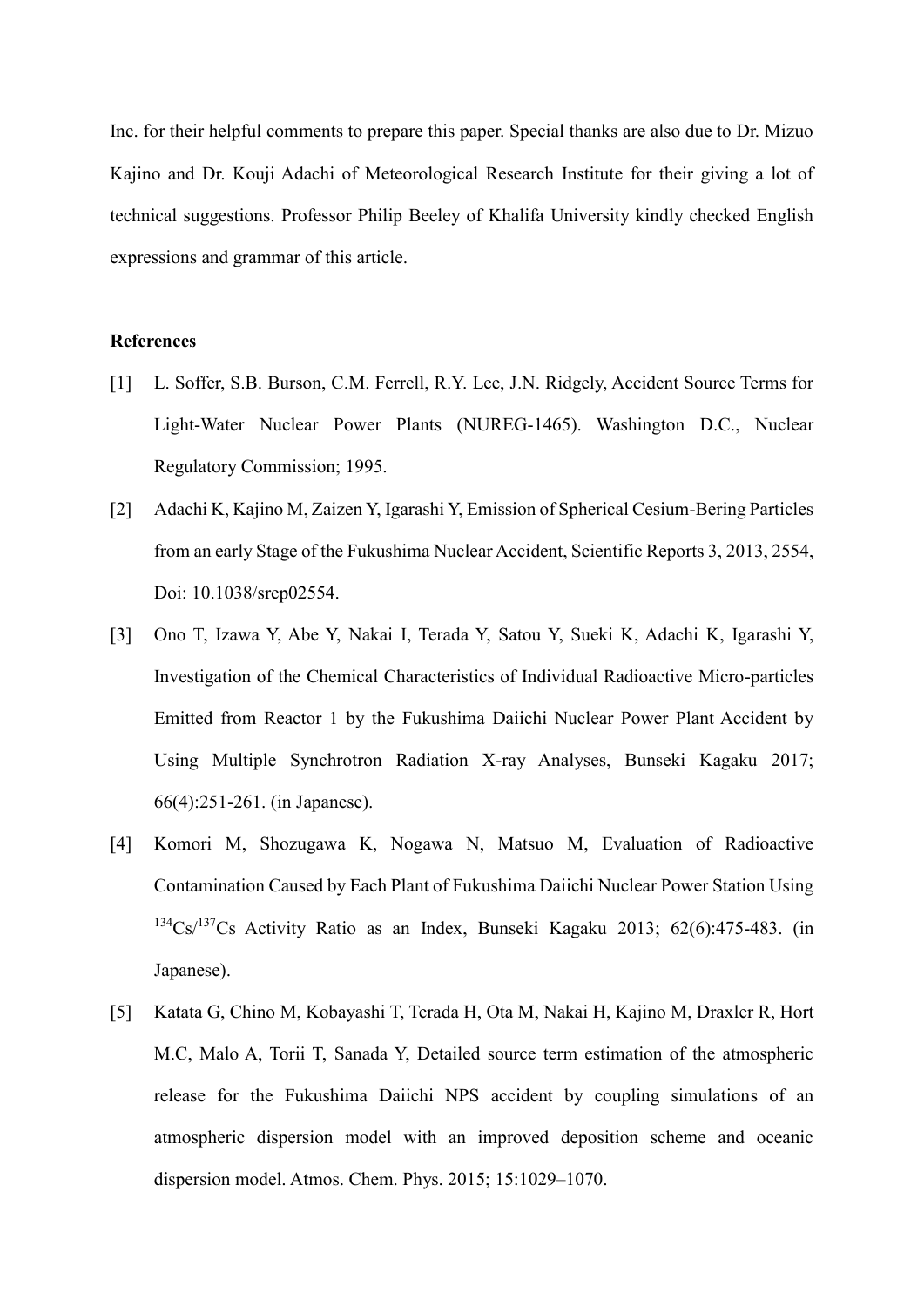- [6] Adachi K, Radioactive particles revealed by electron microscopy: Chemical and physical properties of radioactive particles in aerosol samples emitted during the early stage of Fukushima Dai-ichi Nuclear Power Plant accident, Geochemistry 2015; 49:185-193. (in Japanese).
- [7] Science Daily, Radioactive cesium fallout on Tokyo from Fukushima mostly in glass microparticles, and the example of the Available from the from the from the from the state of the Available from the from the from the state of the state of the state of the state of the state of the state of the state of [https://www.sciencedaily.com/releases/2016/06/160627095015.htm.](https://www.sciencedaily.com/releases/2016/06/160627095015.htm)
- [8] Ito K, Investigation of in-reactor cesium chemical behavior in TEPCO's Fukushima Daiichi Nuclear Power Station accident (10) Phenomenological generation mechanisms of spherical cesium bearing particle, Trans. of AESJ Spring Mtg. 2018; 2M20.
- [9] Hidaka A, Generation Origin of Insoluble Cs Particles Observed in Kanto District Four Days After the Fukushima Daiichi NPP Accident, Trans. of AESJ Spring Mtg. 2018; 3E06.
- [10] Yoshinari A, Iizawa Y, Terada Y, Adachi K, Igarashi Y, Nakai I, Detection of Uranium and Chemical State Analysis of Individual Radioactive Microparticles Emitted from the Fukushima Nuclear Accident Using Multiple Synchrotron Radiation X-ray Analyses, Analytical Chemistry, 2014; 86:8521-8525.
- [11] Satou Y, Sueki K, Sasa K, Adachi K, Igarashi Y, First successful isolation of radioactive particles from soil near the Fukushima Daiichi Nuclear Power Plant, Anthropocene, 2016; 14:71-76.
- [12] Kataoka I, Review of Thermal-Hydraulic Researches in Severe Accidents in Light Water Reactors, J Nucl. Sci. Technol. 2013; 50(1):1-14.
- [13] Japan Society of Mechanical Engineers, Manual of Mechanical Engineering, 2001. (in Japanese).
- [14] Tokyo Electric Power Company Holdings, Inc. Investigation Committee on the Accident at the Fukushima Nuclear Power Stations, Final Report, Attachments I, 2012 July 23, [Internet] Available from [http://www.cas.go.jp/jp/seisaku/icanps/eng/final-report.html.](http://www.cas.go.jp/jp/seisaku/icanps/eng/final-report.html)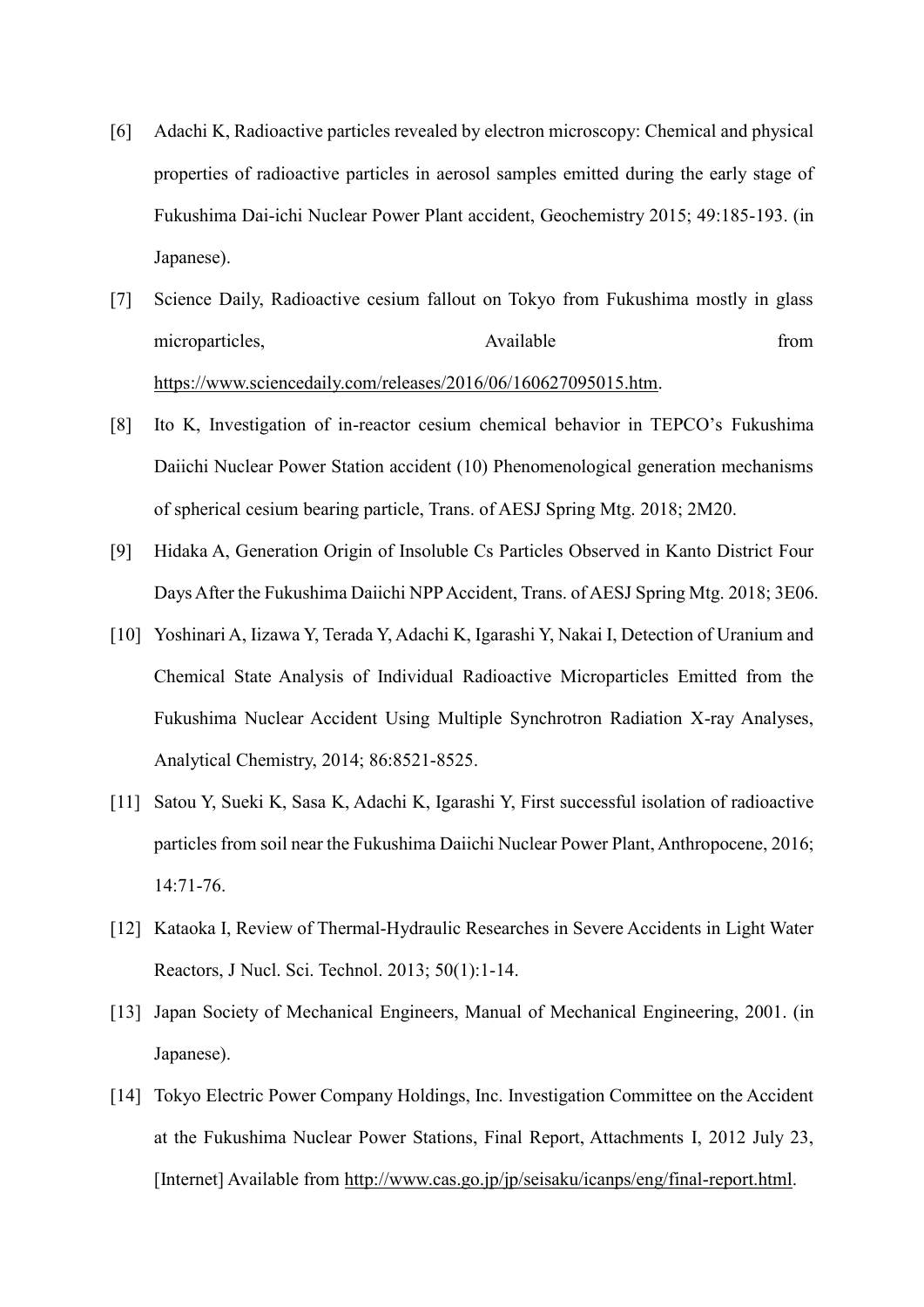- [15] Tokyo Electric Power Company Holdings, Inc., Analysis of hydrogen explosion occurred at R/B of the Fukushima Daiichi Unit 1, [Internet]. Available from http:/[/www.tepco.co.jp/press/release/2017/pdf2/171225j0119.pdf](http://www.tepco.co.jp/press/release/2017/pdf2/171225j0119.pdf) (in Japanese).
- [16] Tokyo Electric Power Company Holdings, Inc. [Internet]. Available from [http://www.tepco.co.jp/decommision/news/data/sm/images/sv-u1-20151130](http://www.tepco.co.jp/decommision/news/data/sm/images/sv-u1-20151130-j.pdf#page=9) [j.pdf#page=9](http://www.tepco.co.jp/decommision/news/data/sm/images/sv-u1-20151130-j.pdf#page=9) (in Japanese).
- [17] Tokyo Electric Power Company Holdings, Inc. [Internet]. Available from <http://www.tepco.co.jp/press/release/2017/pdf2/171225j0107.pdf#page=29> (in Japanese).
- [18] Tokyo Electric Power Company Holdings, Inc. [Internet]. Available from http://www.tepco.co.jp/nu/fukushima-np/images/handouts 111226 01-j.pdf (in Japanese).
- [19] Tokyo Electric Power Company Holdings, Inc. [Internet]. Available from [http://www.tepco.co.jp/nu/fukushima-np/images/handouts\\_110827\\_02-j.pdf](http://www.tepco.co.jp/nu/fukushima-np/images/handouts_110827_02-j.pdf) (in Japanese).
- [20] Bixler NE, VICTORIA 2.0: A Mechanistic Model for Radionuclide Behavior in a Nuclear Reactor Coolant System under Severe Accident Conditions (NUREG/CR-6131). Albuquerque (NM): Sandia National Laboratory;1998.
- [21] Terasaka Y, Yamazawa H, Hirouchi J, Hirao S, Sugiura H, Moriizumi J, Kuwahara Y, Air concentration estimation of radionuclides discharged from Fukushima Daiichi Nuclear Power Station using NaI(Tl) detector pulse height distribution measured in Ibaraki Prefecture, J. Nucl. Sci. Technol. 2016; 53:1919-1932.
- [22] Nuclear Energy Agency, Committee on the Safety of Nuclear Installations. Benchmark Study of the Accident at the Fukushima Daiichi Nuclear Power Plant (BSAF Project) Phase 1 Summary Report. (NEA/CSNI/R(2015)18), Paris, Organization for Economic Co-operation and Development; 2015.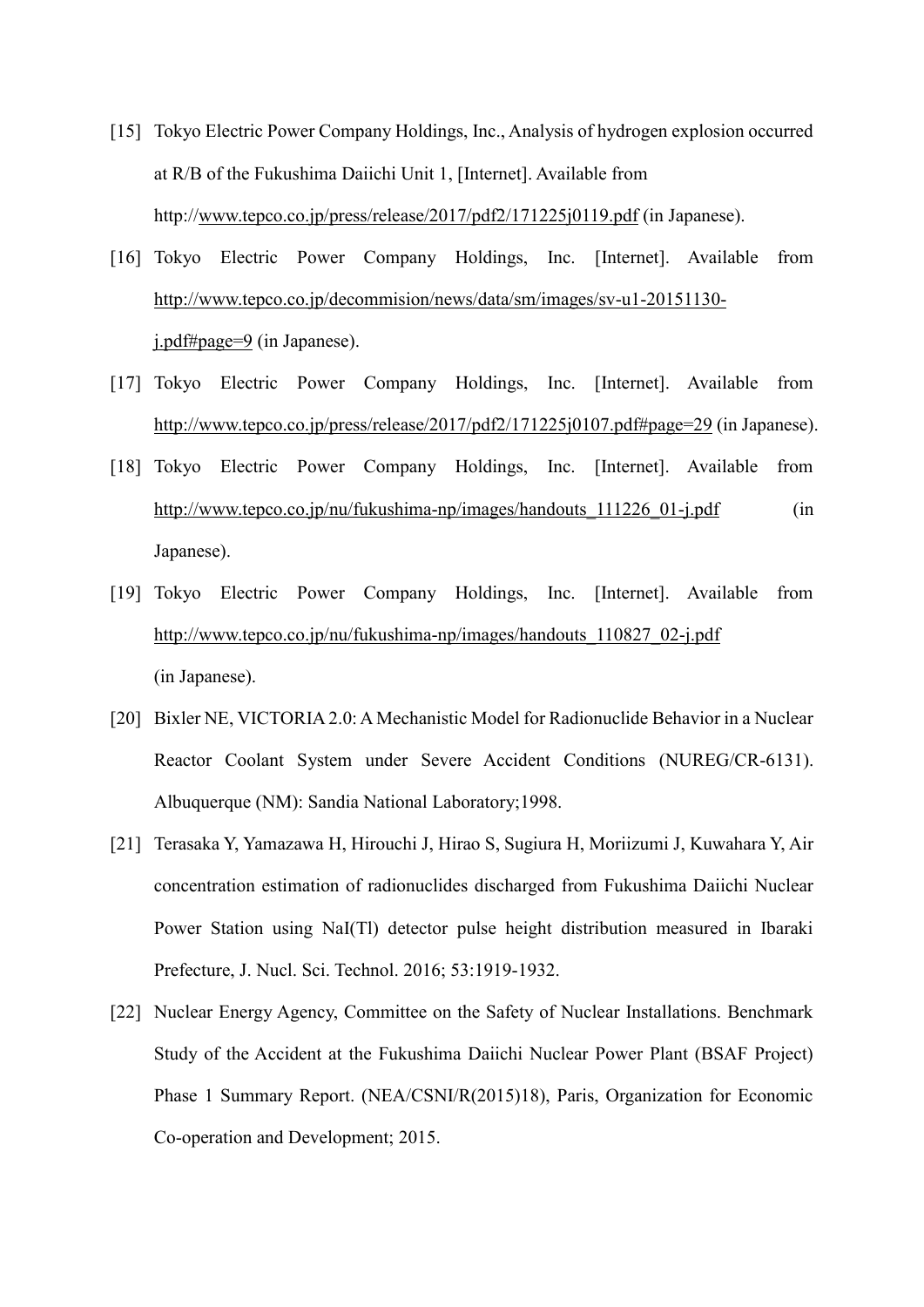- [23] Ohkura T, Oishi T, Taki M, et al. Emergency monitoring of environmental radiation and atmospheric radionuclides at Nuclear Science Research Institute, JAEA following the accident of Fukushima Daiichi NPP (JAEA-Data/Code 2012-010). Tokai: Japan Atomic Energy Agency; 2012.
- [24] Tsuruta H, Oura Y, Ebihara M, Moriguchi Y, Ohara T, and Nakajima T, Time-series analysis of atmospheric radiocesium at two SPM monitoring sites near the Fukushima Daiichi Nuclear Power Plant just after the Fukushima accident on March 11, 2011, Geochemical 2018; 52:103 -121.
- [25] Hidaka A, Outcome of VEGA Program on Radionuclide Release from Irradiated Fuel under Severe Accident Conditions, J Nucl. Sci. Technol. 2011; 48(1):85-102.
- [26] Theofanous TG, The Study of Steam Explosions in Nuclear Systems, Nuclear Engineering and Design, 1995; 155:1-26.
- [27] Nishihara K., Iwamoto H., Suyama K., Estimation of Fuel Compositions in Fukushima-Daiichi Nuclear Power Plant, JAEA-Data/Code 2012-018, 2012, Japan Atomic Energy Agency, Tokai, Japan. (in Japanese).
- [28] Hoshi H, et al. Computational analysis on accident progression of Fukushima Daiichi NPS. In: Proc. PSAM2013-1061; Tokyo, Japan. Tokyo: Atomic Energy Society of Japan; 2013.
- [29] Japan Electric Association, Technical specification on rules for leakage rate test for containment. JEAC 4203-2008, 2008. (in Japanese).
- [30] Takahashi S, Kawashima S, Hidaka A, Tanaka S, Takahashi T, Estimation of the Release Time of Radio-Tellurium During the Fukushima Daiichi Nuclear Power Plant Accident and Its Relationship to Individual Plant Events, Nuclear Technology, Published online 17 October 2018.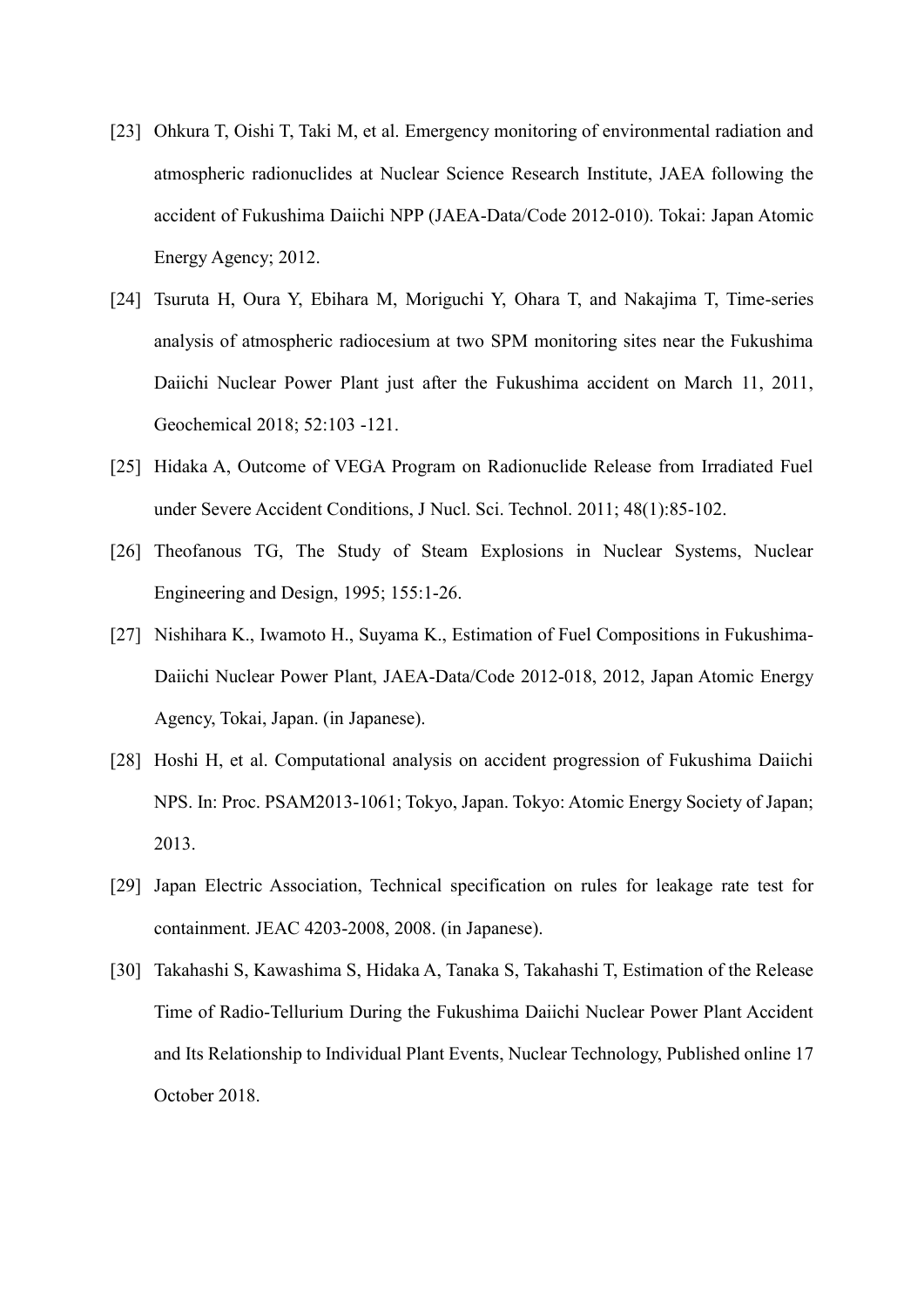## **Table lists**

- Table 1 Outlines of measured insoluble Cs particles <sup>[3]</sup>
- Table 2 Measured dose rates at HEPA filters of SGTS line [16], [17], [18], [19]
- Table 3 Phenomena that cause resuspension of particles in the R/B of Unit 3, wind direction and attainability of re-suspended particles to Tsukuba- city or to the northwest region of FDNPS
- Table 4  $137Cs$  inventories of Units 1 3  $[27]$
- Table 5 Cumulative <sup>137</sup>Cs releases into the environment predicted by the MELCOR code <sup>[28]</sup>

## **Figure captions**

- Fig. 1 Location of Tsukuba- city, Tokyo, Tokai and Fukushima Daiichi NPS on Japanese map
- Fig. 2 Image of atomization of silicate melt due to the hydrogen explosion
- Fig. 3 Schematic of SGTS line with HEPA filters in Unit 3
- Fig. 4 Lateral damage to the west wall of R/B in Unit 3
- Fig. 5 Mechanisms of particle deposition and resuspension expected in Unit 3
- Fig. 6 Environmental monitoring data of <sup>137</sup>Cs measured at Tokai in the early morning on March  $15^{[23]}$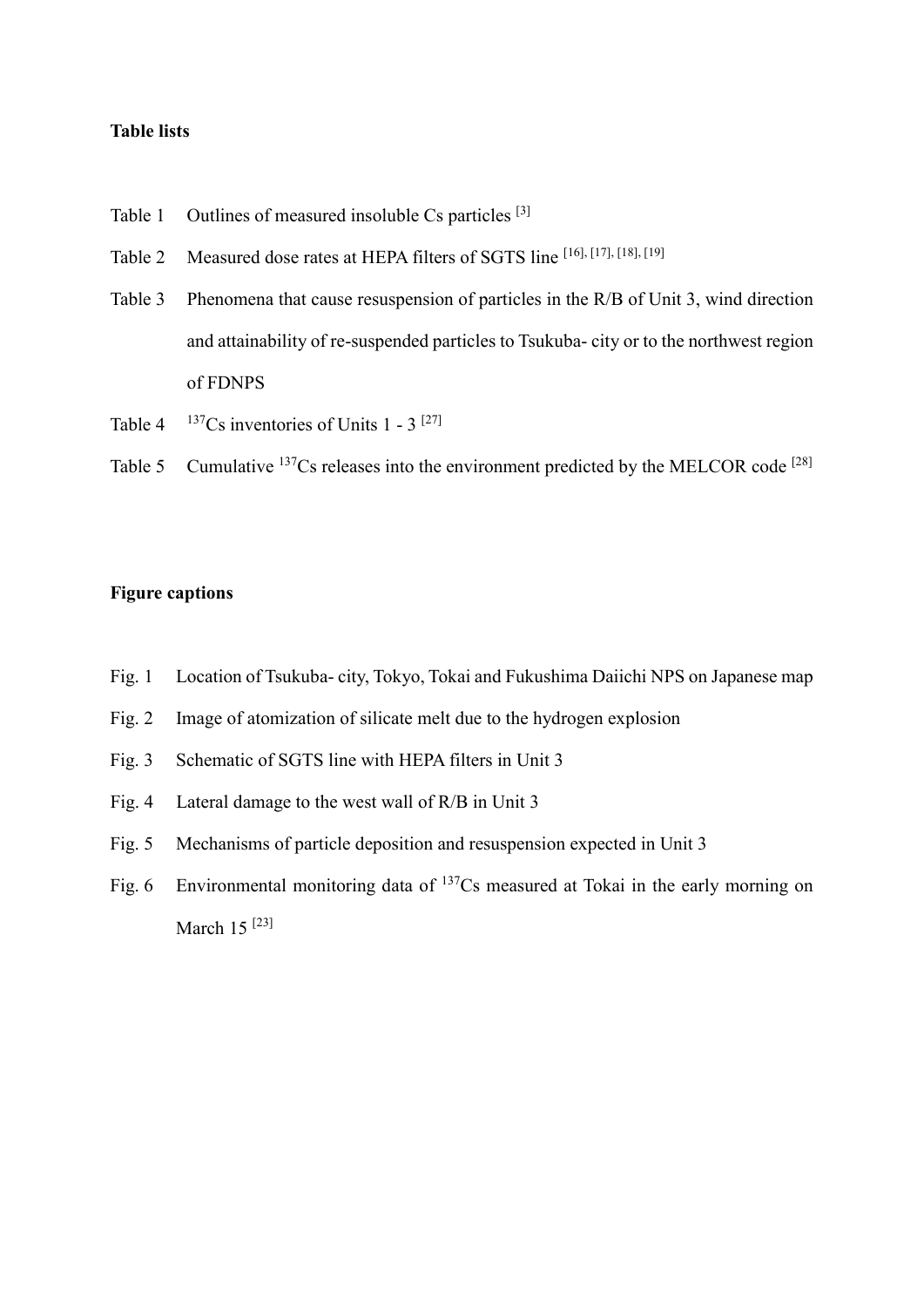|                                  | Type A                                                                      | <b>Type B</b>                           |
|----------------------------------|-----------------------------------------------------------------------------|-----------------------------------------|
| Reference pictures               | e<br>$2 \mu m$                                                              | b                                       |
| $Diameter(\mu m)$                | $1 - 10$                                                                    | Several tens $\sim$<br><b>Hundreds</b>  |
| Radioactivity (Bq/1<br>particle) | $1 \sim$ Several tens                                                       | Several tens $\sim$<br><b>Thousands</b> |
| <b>Shape</b>                     | <b>Spherical</b>                                                            | Not spherical                           |
| <b>Measured location</b>         | Tsukuba-city, Tokyo,<br>North West direction of<br><b>Fukushima Daiichi</b> | North side<br>neighborhood of<br>Unit 1 |
| 134Cs/137Cs                      | ~1.04<br>Origin of Unit 2 or 3?                                             | $\sim 0.94$<br>Origin of Unit 1         |
| Condition                        | Fission Products covered by silicate glass                                  |                                         |
|                                  |                                                                             |                                         |

Table 1 Outlines of measured insoluble Cs particles <sup>[3]</sup>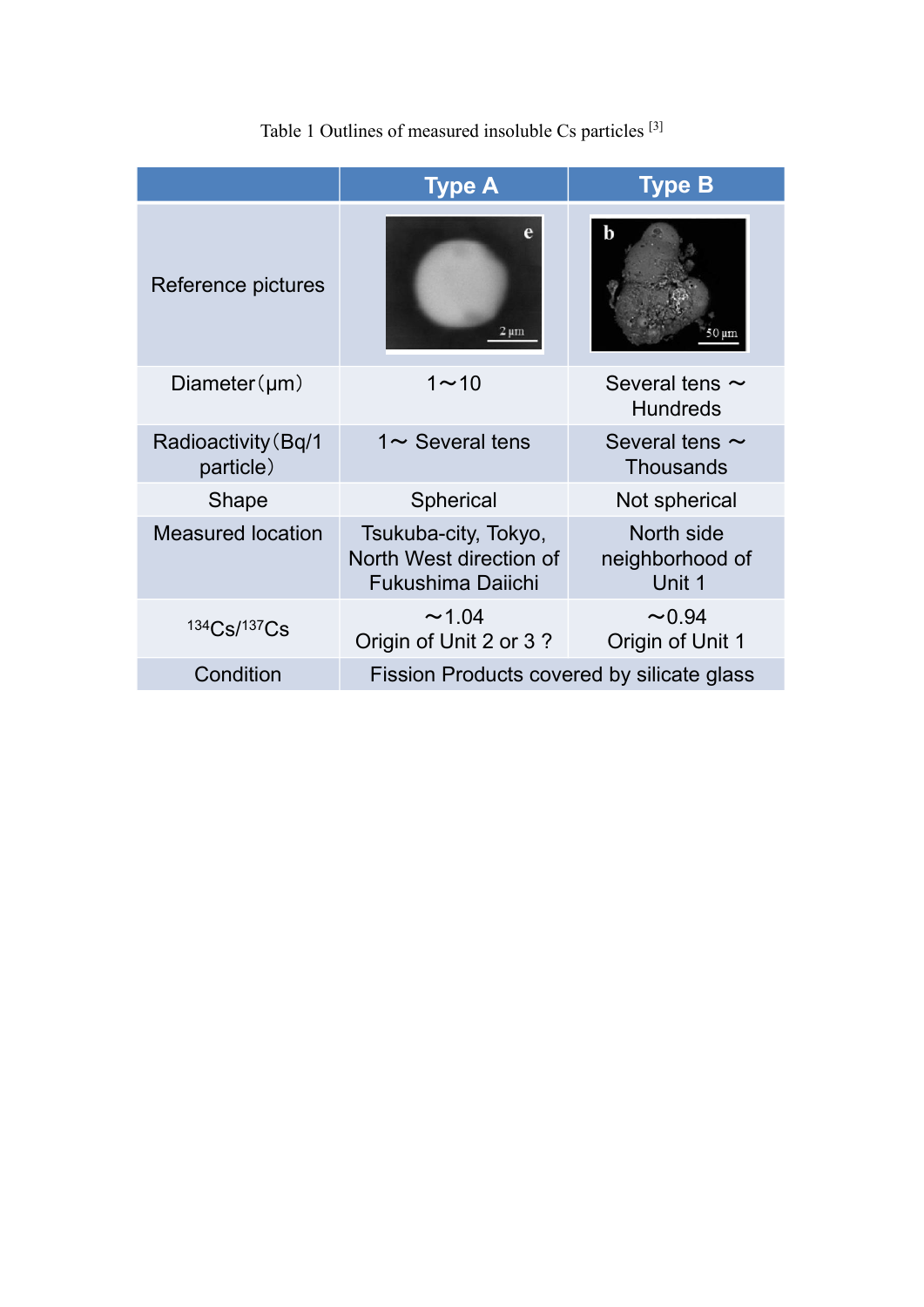| Measure location | Measured  | $\bigcirc$ | $^{\circledR}$ | ③    | $^{\small{\textcircled{\footnotesize{1}}}}$ | $\circledS$ | $\circled6$ |
|------------------|-----------|------------|----------------|------|---------------------------------------------|-------------|-------------|
| in Fig. 3        | date      |            |                |      |                                             |             |             |
| Unit 1           | Sep. 2015 | $10^{*}$   |                |      |                                             |             |             |
| Unit 2           | Nov. 2014 | 220        | 460            | 1000 | 44                                          | 160         | 850         |
| Unit 3           | Dec. 2011 | 2.0        | 3.5            | 1.3  | 1.6                                         | 3.2         | 3.1         |
| Unit 4           | Aug. 2011 | 0.1        | 0.5            | 6.7  | 0.1                                         | 0.5         | 5.5         |

Table 2 Measured dose rates at HEPA filters of SGTS line [16], [17], [18], [19]

\*) Dose rates near HEPA filters in Unit 1were so high that they were measured from outside of the shielding.

## Unit mSv/h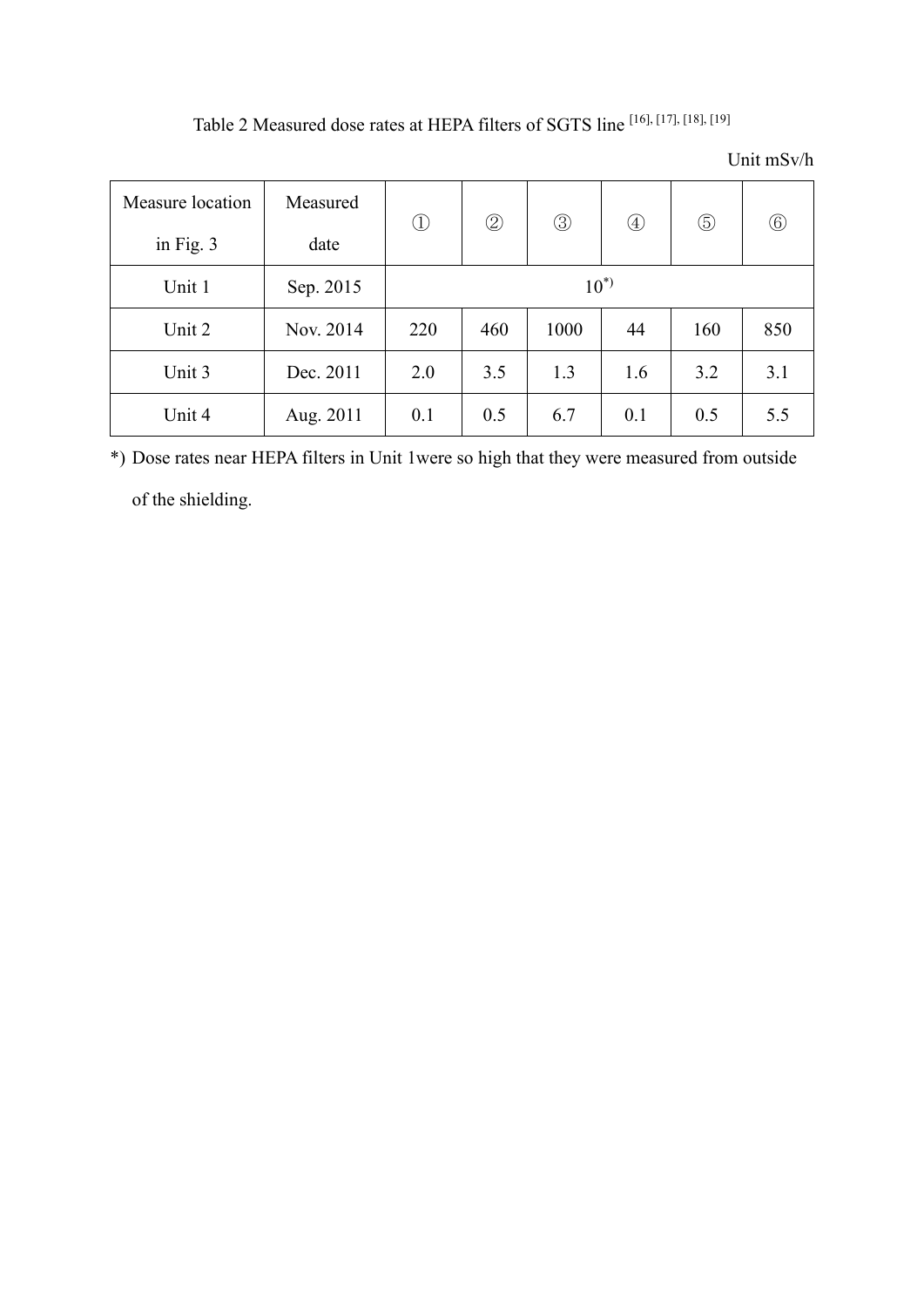Table 3 Phenomena that cause resuspension of particles in the R/B of Unit 3, wind direction and attainability of re-suspended particles to Tsukuba- city or to the northwest region of FDNPS

| <b>Events of</b><br><b>Unit 3</b>                                                | <b>Particle</b><br>condition                                | <b>Wind</b><br>direction                                          | <b>Particle attainability</b>                                                                                       | <b>Judge</b>          |
|----------------------------------------------------------------------------------|-------------------------------------------------------------|-------------------------------------------------------------------|---------------------------------------------------------------------------------------------------------------------|-----------------------|
| Mar. 14 11:01<br>$H_2$ explosion                                                 | Generation of<br>type A Cs particle<br>by atomization       | Just after $H_2$<br>explosion:<br><b>WSW. 10 hr</b><br>later: NNE | The particle can not reach<br>Tsukuba before 09:10, March<br>15 but can reach Tokyo before<br>evening of March 15.  | $\boldsymbol{\times}$ |
| Mar. 14 15:30<br>Restart of water<br>injection after<br>4.5hr interruption       | Resuspension of<br>once deposited<br>particles              | Just after<br>release: W.<br>6 hr later:<br>NNE.                  | The particle can reach<br>Tsukuba before 09:10 In<br>removal of most of particles<br>by sea. Not measured in Tokai. | $\times$              |
| Mar. 15 02:30<br><b>Restart of water</b><br>injection after 6<br>hr interruption | Ditto                                                       | <b>NNE</b>                                                        | The particle can reach<br>Tsukuba before 09:10.<br>Measured in Tokai.                                               |                       |
| Mar. 15 06:10<br>$H2$ explosion at<br>Unit 4                                     | Resuspension of<br>particles by blast<br>of the explosion   | <b>NNE</b>                                                        | The particle can not reach<br>Tsukuba before 09:10 but may<br>reach after that.                                     | ∧                     |
| Mar. 15 16:05<br><b>Ventilation of</b><br>S/C                                    | Resuspension of<br>particles by flow<br>of S/C ventilation. | <b>SE</b>                                                         | Dispersion of particles to NW<br>direction of Fukushima Daiichi                                                     |                       |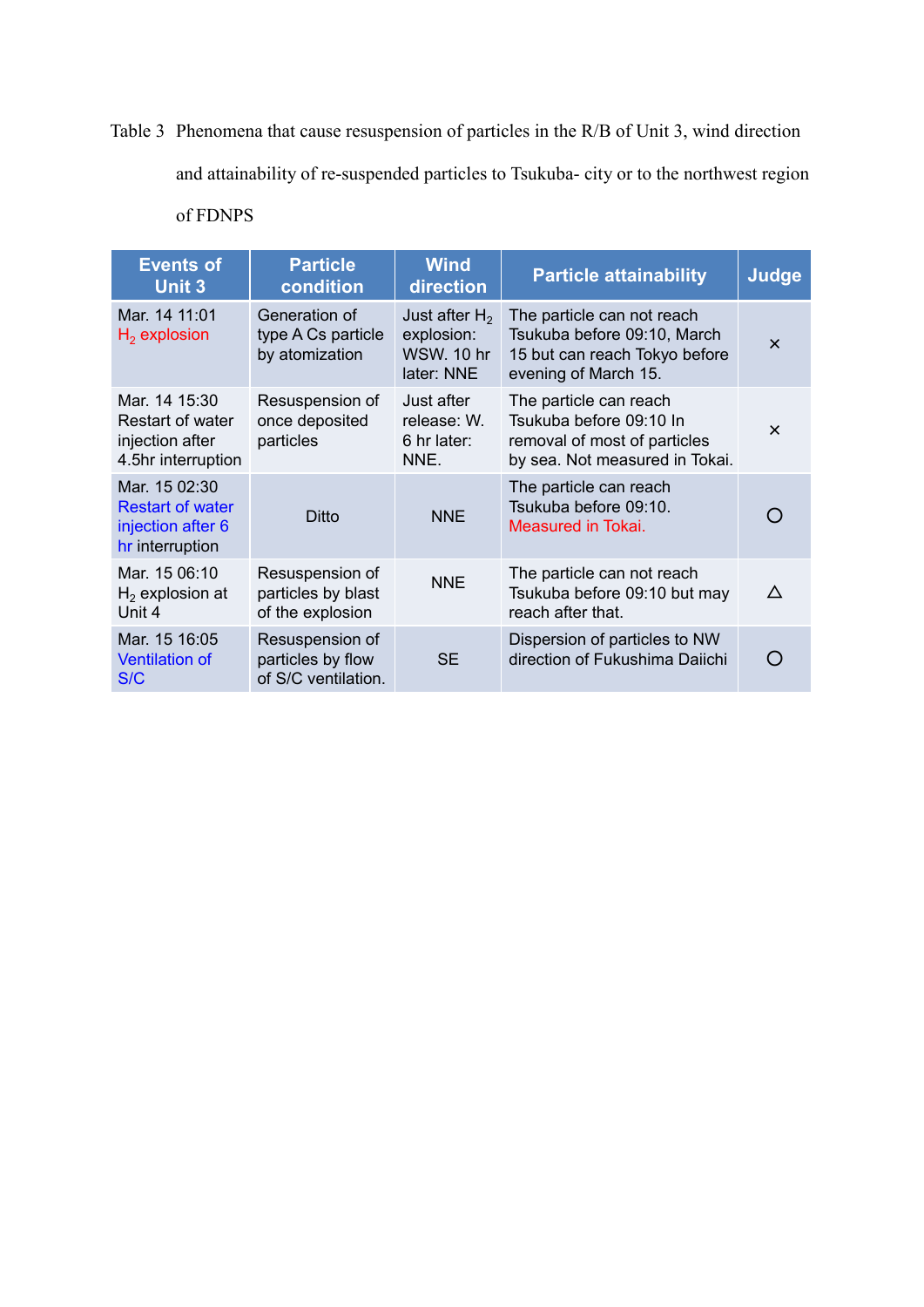| Table 4 | $137$ Cs inventories of Units 1 - 3 <sup>[27]</sup> |  |  |  |  |
|---------|-----------------------------------------------------|--|--|--|--|
|---------|-----------------------------------------------------|--|--|--|--|

|              | l Jnit 1              | ll Init 2\            | Unit 3                |
|--------------|-----------------------|-----------------------|-----------------------|
| $137Cs$ (Bq) | $2.02 \times 10^{17}$ | $2.55 \times 10^{17}$ | $2.41 \times 10^{17}$ |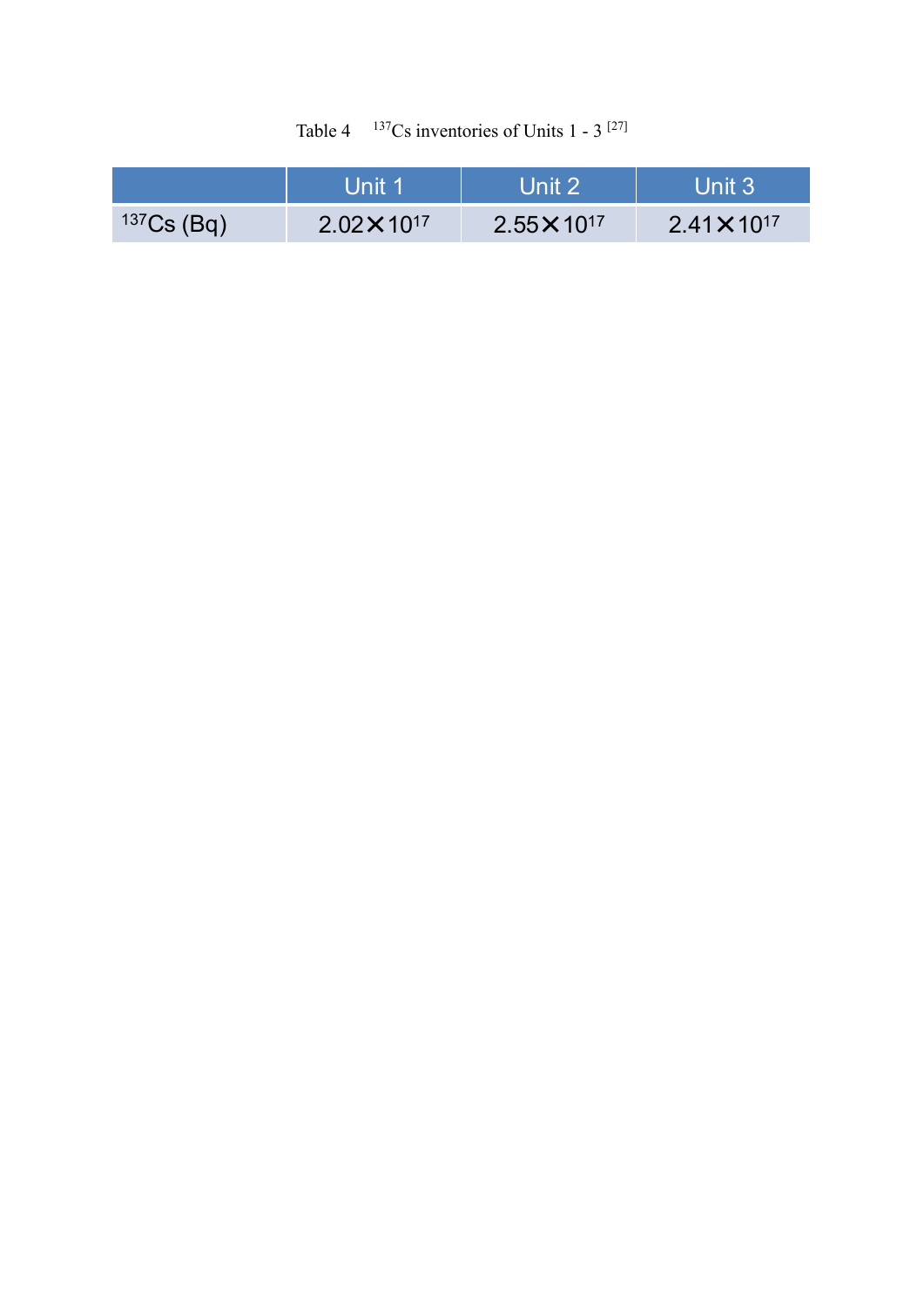Table 5 Cumulative  $137Cs$  release into the environment predicted by the MELCOR code  $[28]$ 

|              | Unit 1               | Unit 2               | <b>Unit 3</b>        | <b>\Total\</b>       |
|--------------|----------------------|----------------------|----------------------|----------------------|
| $137Cs$ (Bq) | $1.4 \times 10^{15}$ | $7.8 \times 10^{15}$ | $5.7 \times 10^{15}$ | $1.5 \times 10^{16}$ |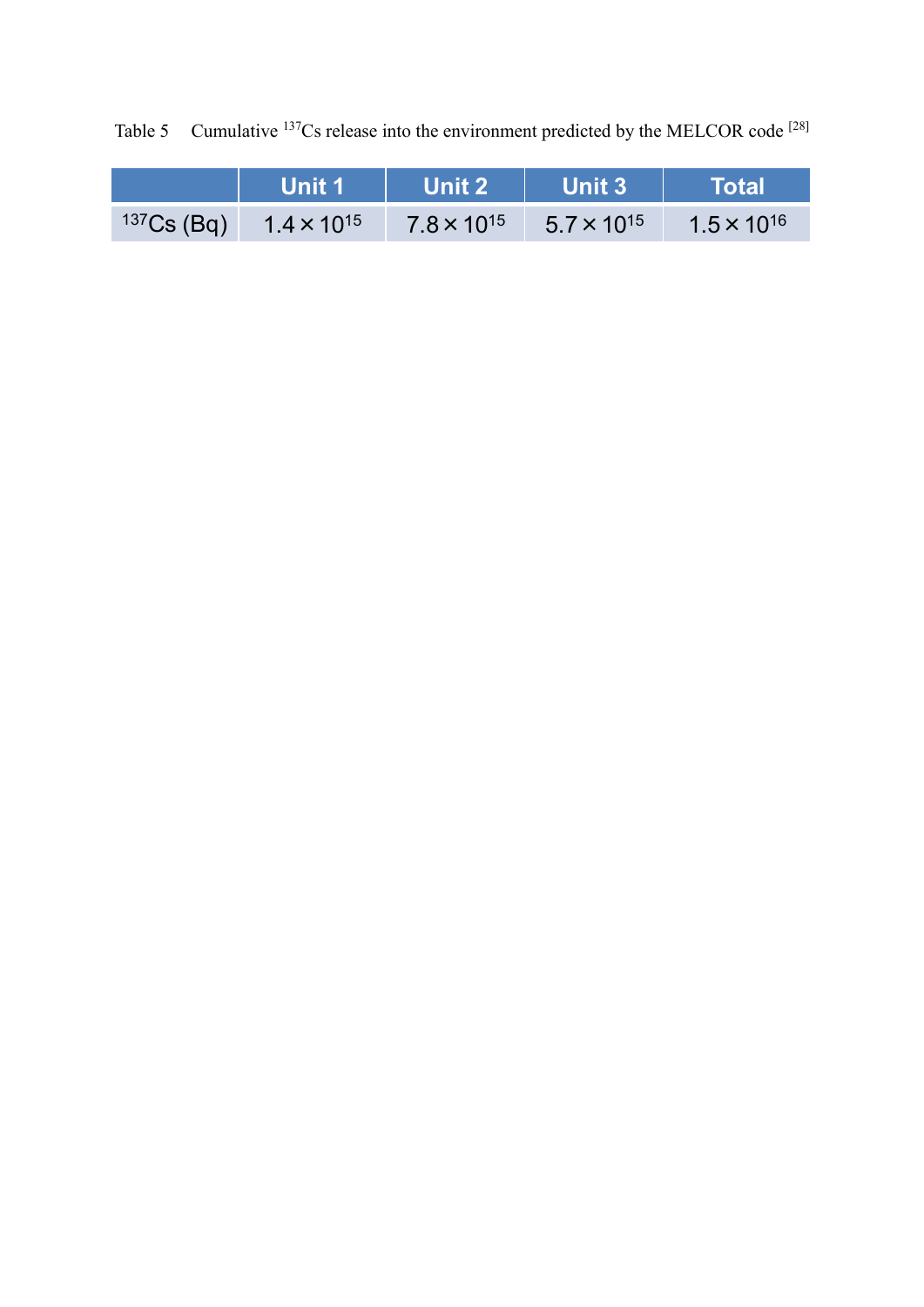

Fig. 1 Location of Tsukuba- city, Tokyo, Tokai, and Fukushima Daiichi NPS on Japanese map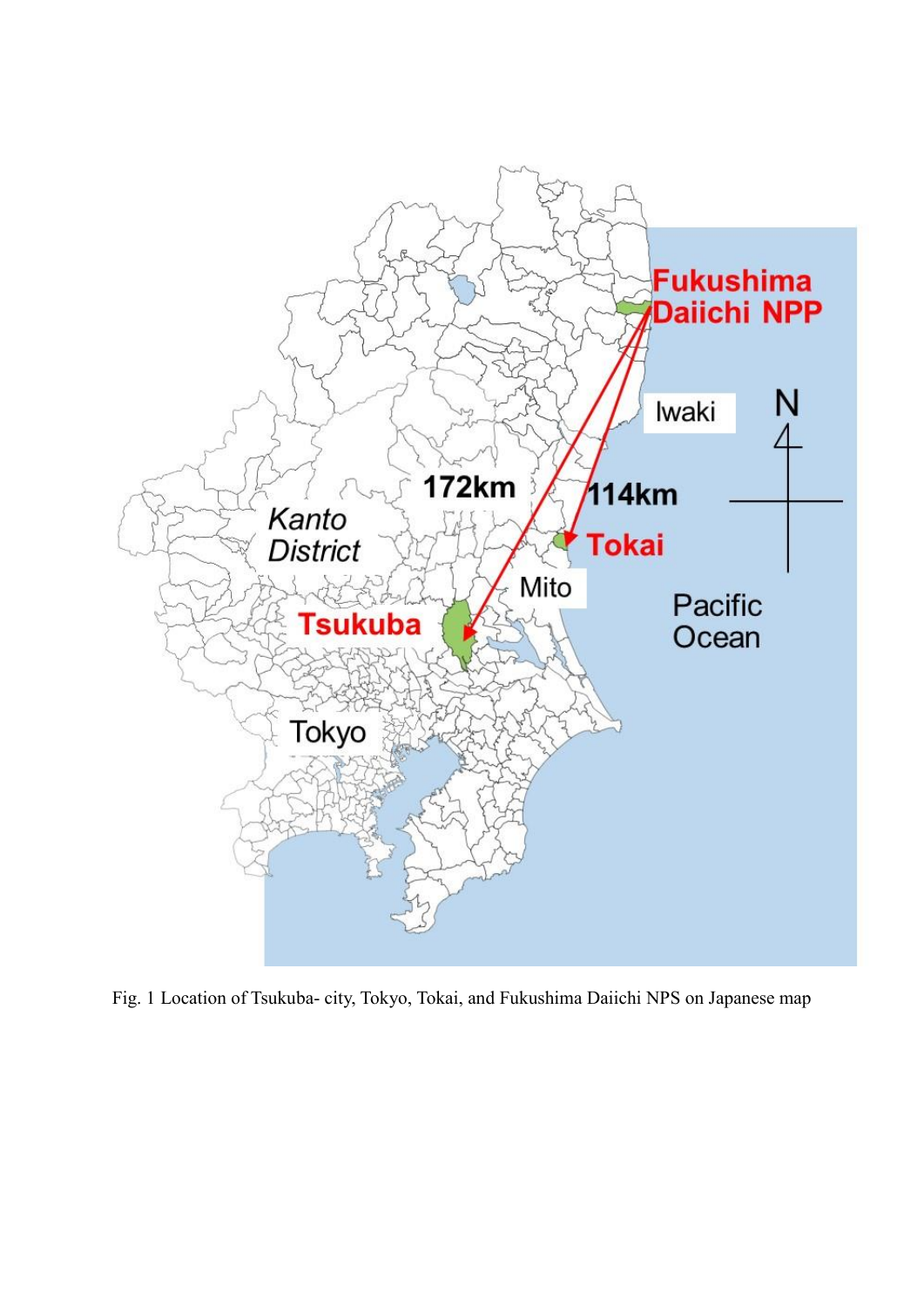

Fig. 2 Image of atomization of silicate glass melt due to the hydrogen explosion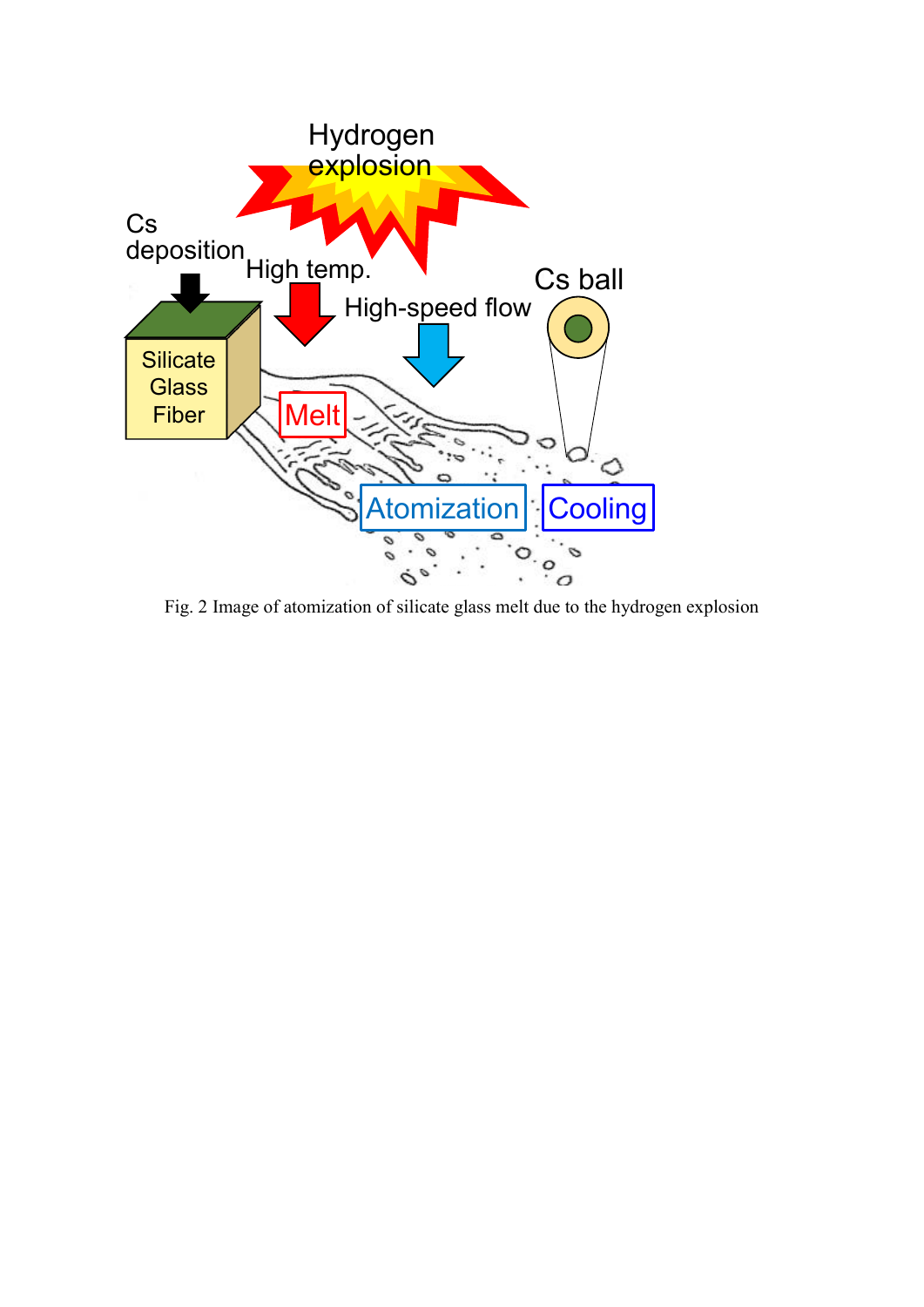

Fig. 3 Schematic of SGTS line with HEPA filters in Unit 3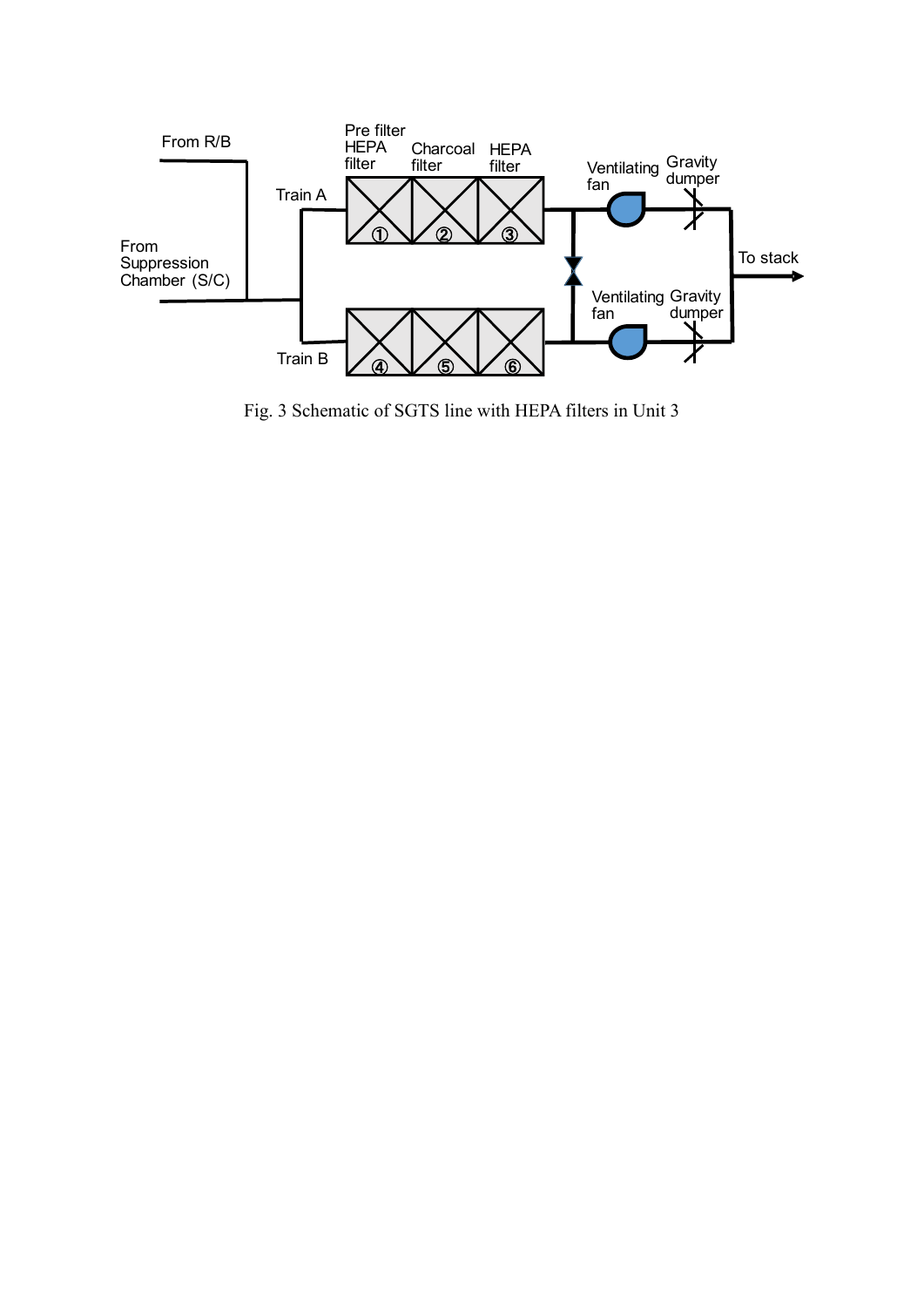

Fig. 4 Lateral damage to the west wall of R/B in Unit 3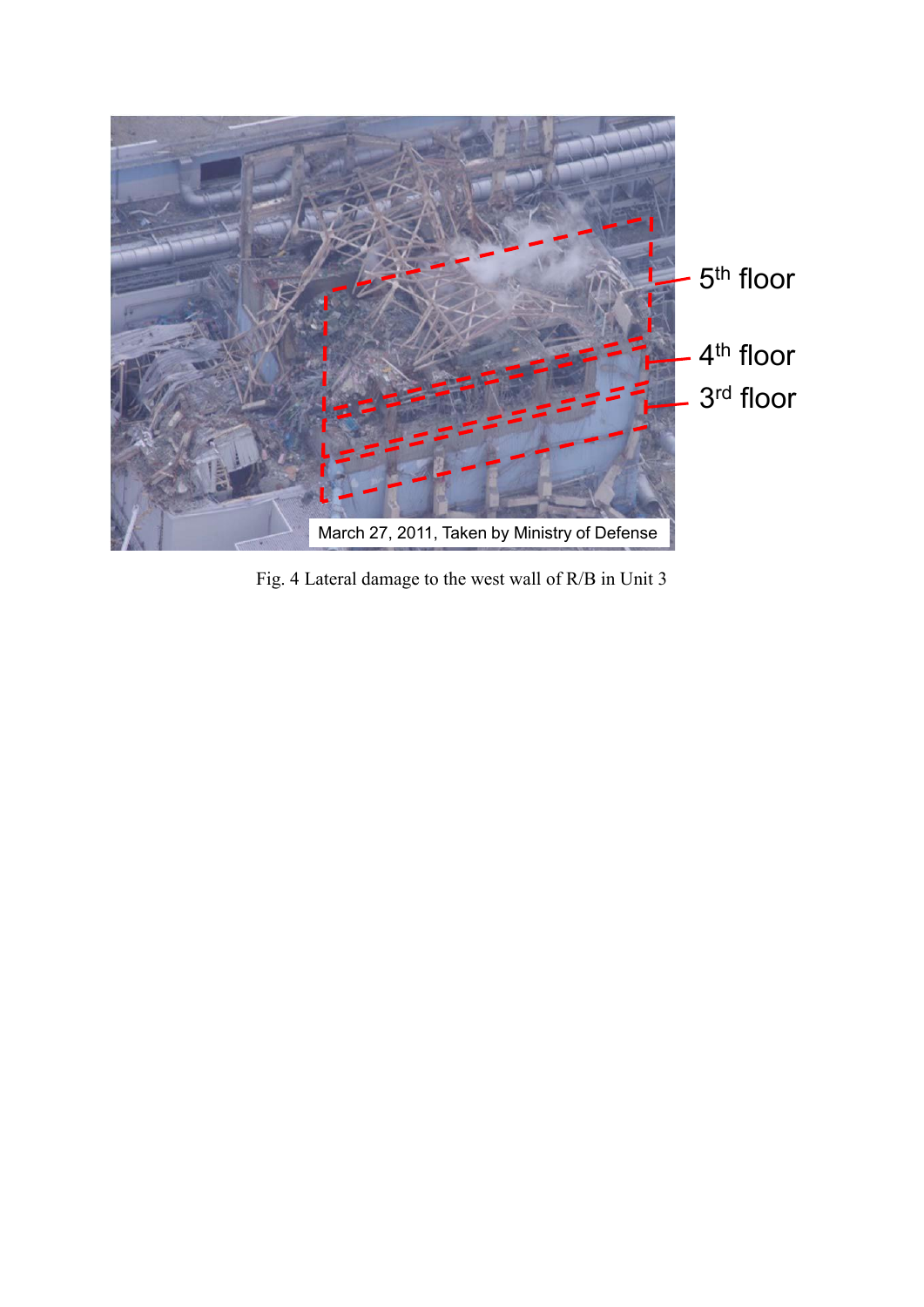

Fig. 5 Mechanisms of particle deposition and resuspension expected in Unit 3